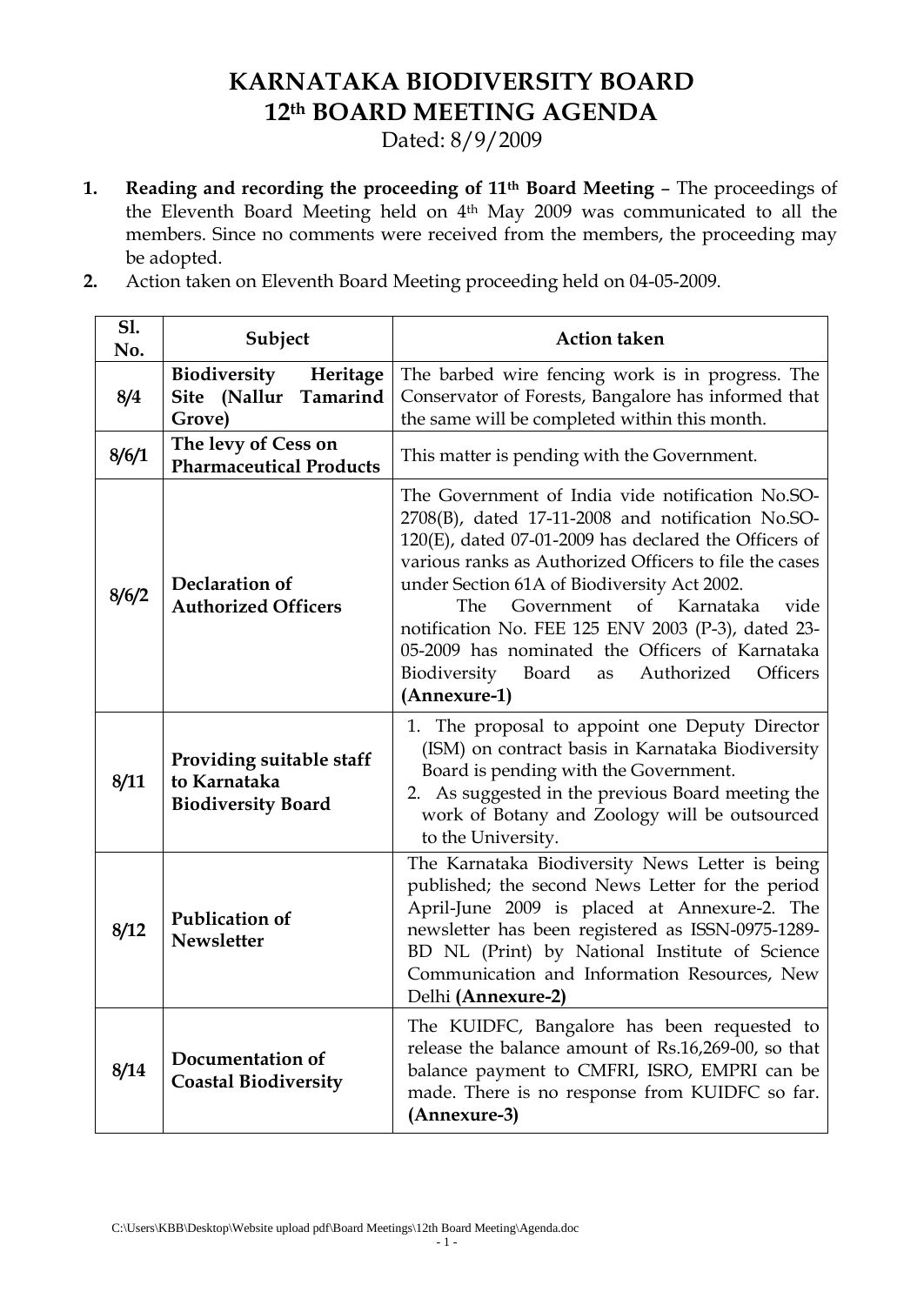| 8/15   | Conducting of<br><b>Workshop on Coastal</b><br>Biodiversity                                                                        | As decided, the workshop on Coastal Biodiversity<br>with reference to Coastal Management Zone was<br>conducted by the Fisheries College, Karwar at<br>Karwar. The workshop was inaugurated by<br>Sri.Ananth Hegde Ashisar, Chairman, Western<br>Ghat Task Force. The delegates from Uttara<br>Kannada, Udupi, Dakshina Kannada, Bangalore<br>and Dharwad districts attended the workshop. In<br>all 85 participants attended the same.<br>The resolution of the workshop is placed at<br>Annexure-4.                                                                                                                          |
|--------|------------------------------------------------------------------------------------------------------------------------------------|-------------------------------------------------------------------------------------------------------------------------------------------------------------------------------------------------------------------------------------------------------------------------------------------------------------------------------------------------------------------------------------------------------------------------------------------------------------------------------------------------------------------------------------------------------------------------------------------------------------------------------|
| 8/18   | <b>Internal Audit and</b><br><b>Control Mechanism</b>                                                                              | As suggested, one Executive Assistant (Accounts)<br>has been entrusted with the job of Internal Audit                                                                                                                                                                                                                                                                                                                                                                                                                                                                                                                         |
| 8/20   | <b>Institution of</b><br><b>Biodiversity Award</b>                                                                                 | As decided by the Committee constituted on<br>Biodiversity Award, the award for the year 2008-09<br>have been given to the following:<br>Individuals - Dr. Prabhakar Achar, Professor<br>1.<br>(Zoology).<br>NGO - Nagarika Seva Trust, Guruvayana-<br>2.<br>kere, Dakshina Kannada district.<br>Educational Institution - Sri.Dharmasthala<br>3.<br>Manjunatheshwara College, Ujire, Dakshina<br>Kannada district.<br>The award has been given in a ceremony<br>conducted by the Environment Department at<br>Bharati auditorium, Central College,<br>Jnana<br>Bangalore University, Bangalore on 11-06-2009<br>(Annexure-5) |
| 8/22/1 | Formation of<br><b>Biodiversity</b><br>Management<br><b>Committees/Preparation</b><br>of People's Biodiversity<br><b>Registers</b> | The Government vide Order No.FEE 17 ENV 2009,<br>dated 03-08-2009 has appointed the Deputy<br>Conservator of Forests (Social Forestry) in all the<br>districts to act as Nodal Officers in the districts for<br>all Biodiversity works and link between Biodiversity<br>Management<br>Committees<br>Karnataka<br>and<br><b>Biodiversity Board (Annexure-6)</b>                                                                                                                                                                                                                                                                |
| 9/1    | <b>Survey of Bio industries</b><br>utilizing Bio-resources                                                                         | The survey work on Bio industries utilizing bio<br>resources as been interested to:<br>1. Karnataka Indian Medicine Manufacturers<br>Association (KIMMA)<br>2. Karnataka Unani<br>Medical<br>Association<br>(KUMA)<br>The work is in progress.<br>After the survey data is received, compilation,<br>interpretation and report writing will be outsourced.<br>This is brought to the notice of the Board.                                                                                                                                                                                                                     |
| 10/1   | <b>Establishment of Dry</b><br><b>Zone Biodiversity</b><br><b>Conservation Site</b><br>networks                                    | As decided by the Board the project is initiated. The<br>meeting of Deputy Conservator of<br>Forests,<br>Conservator of Forests was conducted and the<br>same was presided over by the Principal Chief<br>Conservator of Forests and Dr.A.Ravindra, I.A.S.,<br>Retired Chief Secretary, Karnataka. The matter was                                                                                                                                                                                                                                                                                                             |

C:\Users\KBB\Desktop\Website upload pdf\Board Meetings\12th Board Meeting\Agenda.doc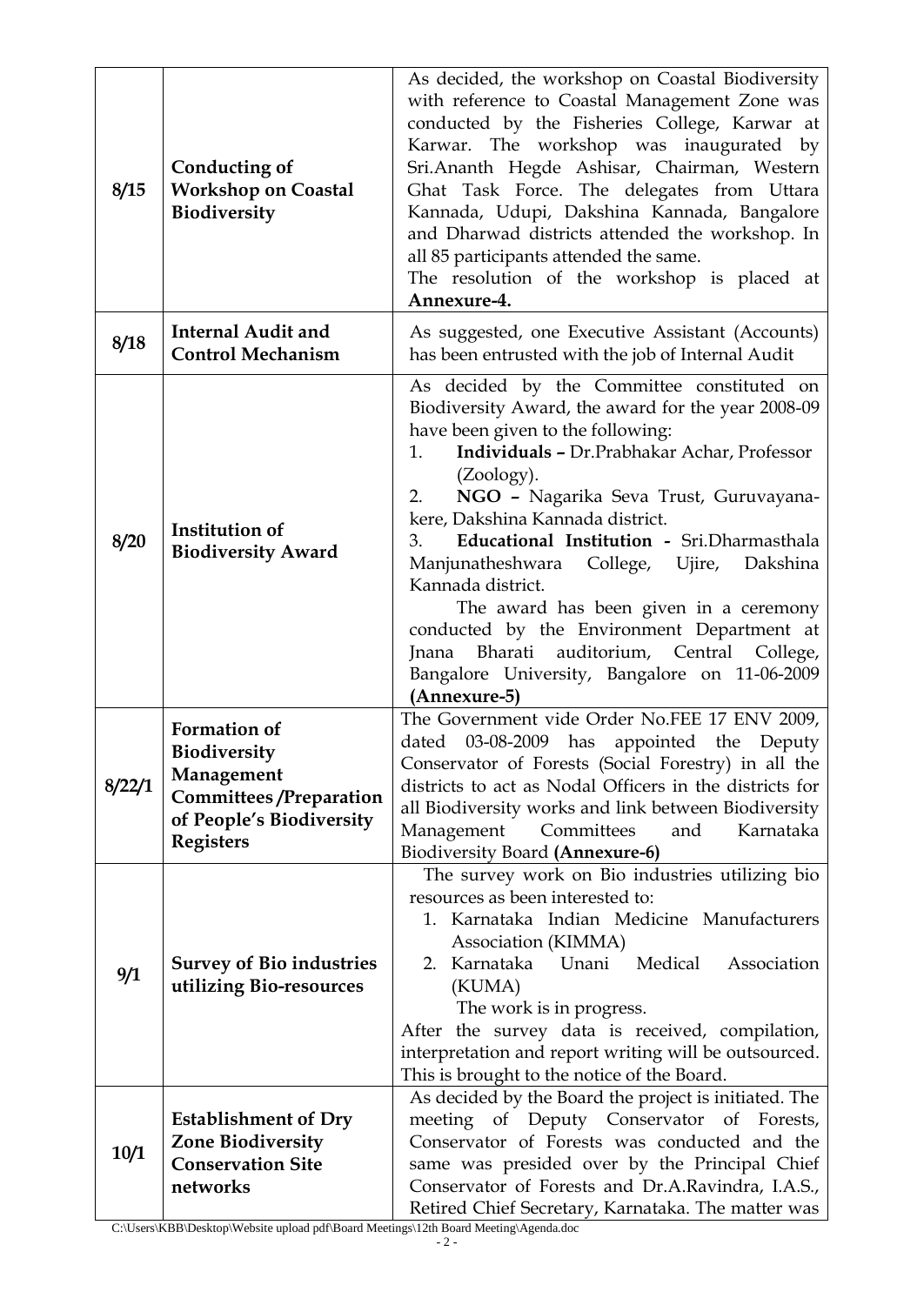|       |                                                     | discussed in the meeting and necessary funds have<br>been released to the Center for Sustainable<br>Development<br>and<br>implementing<br>Deputy<br>Conservator of Forests. The list of priority areas<br>was prepared and same was discussed with the<br>Principal Chief Conservator of Forests. After his<br>approval, the list has been sent to all the concerned<br>Territorial division Deputy Conservator of Forests<br>for implementing the project (Annexure-7)                                                                                                     |  |  |  |
|-------|-----------------------------------------------------|-----------------------------------------------------------------------------------------------------------------------------------------------------------------------------------------------------------------------------------------------------------------------------------------------------------------------------------------------------------------------------------------------------------------------------------------------------------------------------------------------------------------------------------------------------------------------------|--|--|--|
| 11/4  | Research project -<br><b>Nallur Tamarind Groves</b> | As decided by the Board, the University of<br>Agriculture Sciences, Bangalore has been requested<br>to submit the final report.                                                                                                                                                                                                                                                                                                                                                                                                                                             |  |  |  |
| 11/6  | <b>Annual accounts for</b><br>2008-09               | The annual accounts for 2008-09 has been prepared<br>and submitted to AG for audit.                                                                                                                                                                                                                                                                                                                                                                                                                                                                                         |  |  |  |
| 11/7  | <b>IPR</b> permission                               | The action has been taken accordingly.                                                                                                                                                                                                                                                                                                                                                                                                                                                                                                                                      |  |  |  |
| 11/8  | <b>Audit observation</b>                            | A letter was addressed to the Director, Indian<br>System of Medicine, who has initiated action<br>regarding recovery of excess Traveling Allowance<br>claimed and paid to Sri.Sathyanarayana Bhat, the<br>then Executive Officer. The para regarding re-<br>imbursement<br>leave<br>encashment<br>of<br><sub>of</sub><br>Sri.Sathyanarayana Bhat has been dropped by the<br>AG. As regards excess Travelling Allowance<br>claimed, the matter is referred to the Director, ISM<br>for necessary action. (Annexure-8)                                                        |  |  |  |
| 11/10 | <b>Research proposals</b>                           | Action has already been taken in respect of the<br>project proposals approved by the Board.                                                                                                                                                                                                                                                                                                                                                                                                                                                                                 |  |  |  |
| 11/11 | <b>Celebration of</b><br><b>Biodiversity Day</b>    | The Biodiversity Day was celebrated as below:<br>Name of the district<br>Conducted by<br>1. Dharwad<br>Dr.T.C.Taranath,<br>Nodal Officer, Dept of<br>Botany, Karnataka University,<br>Dharwad.<br>Dr.M.Jayashankar,<br>2. Kodagu<br>Chairman, Mangalore<br>University, Madikeri.<br>Sri.Vishwamurthy,<br>3. Bellary<br>Secretary, Sandur Parisara<br>Shikshana & Abhivruddi<br>Samsthe, Bellary.<br>Sri.Fazal, Secretary, Karnataka<br>4. Bangalore<br>Unani Medical Association,<br>Bangalore.<br>5. Mysore<br>Sri.Fazal, Secretary,<br>Jeevandhara Samithi,<br>Bangalore. |  |  |  |
| 11/13 | Conducting of                                       | Coastal Biodiversity<br>Workshop<br>has<br>been<br>on<br>conducted<br>other<br>workshops<br>and<br>being<br>are                                                                                                                                                                                                                                                                                                                                                                                                                                                             |  |  |  |

C:\Users\KBB\Desktop\Website upload pdf\Board Meetings\12th Board Meeting\Agenda.doc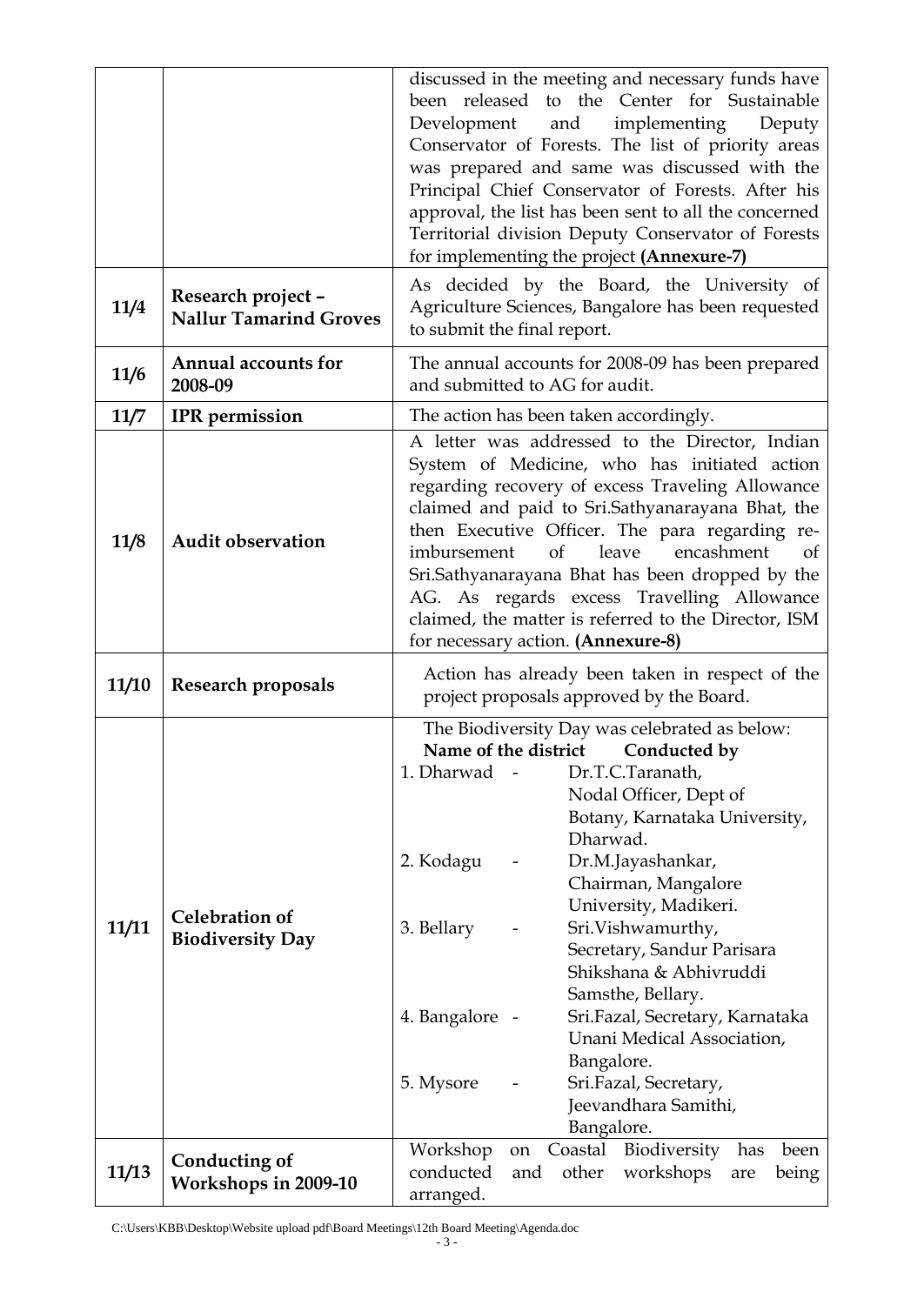# **SUBJECTS FOR 12th BOARD MEETING**

| <b>S1.</b><br>No. | Subjects                                              |                                                                                                    |                      |           |                                                        |              |  |
|-------------------|-------------------------------------------------------|----------------------------------------------------------------------------------------------------|----------------------|-----------|--------------------------------------------------------|--------------|--|
| 12/1              | Research project<br>on                                | The University of Agricultural Sciences,                                                           |                      |           |                                                        |              |  |
|                   | <b>Nallur</b><br>Tamarind                             |                                                                                                    |                      |           | Bangalore was given a research project on Nallur       |              |  |
|                   | <b>Heritage Site</b>                                  |                                                                                                    |                      |           | Tamarind Grove to ascertain age of the tamarind        |              |  |
|                   |                                                       |                                                                                                    |                      |           | trees in the heritage site. Interim report has been    |              |  |
|                   |                                                       |                                                                                                    |                      |           | submitted by the University. Now the university        |              |  |
|                   |                                                       |                                                                                                    |                      |           | has asked for Rs.60,000-00 to identify elite trees     |              |  |
|                   |                                                       |                                                                                                    |                      |           | through phonological studies for commercial            |              |  |
|                   |                                                       |                                                                                                    |                      |           |                                                        |              |  |
|                   |                                                       |                                                                                                    |                      |           | exploitation. The University has asks to sanction      |              |  |
|                   |                                                       |                                                                                                    |                      |           | the same and time for six months time. It is stated    |              |  |
|                   |                                                       |                                                                                                    |                      |           | that this tamarind trees are very old and very         |              |  |
|                   |                                                       |                                                                                                    |                      |           | week, there is no need to identify the elite trees for |              |  |
|                   |                                                       |                                                                                                    |                      |           | propagation as the seeds will not have good            |              |  |
|                   |                                                       |                                                                                                    |                      |           | strength. Therefore this project need not be taken     |              |  |
|                   |                                                       | up. (Annexure-9)                                                                                   |                      |           |                                                        |              |  |
| 12/2              | Project on Rice genetic<br>of<br>Central<br>resources | As                                                                                                 |                      |           | suggested by the Chairman, National                    |              |  |
|                   | <b>Western Ghats</b>                                  |                                                                                                    |                      |           | Biodiversity Authority during the workshop held        |              |  |
|                   |                                                       | on Local Traditional Knowledge on 26-02-2009, a                                                    |                      |           |                                                        |              |  |
|                   |                                                       | project proposal is submitted by Dr.G.S.Mohan,                                                     |                      |           |                                                        |              |  |
|                   |                                                       | Junior Breeder (Rice), Agriculture Research<br>Station, Ponnampet, Kodagu, (U.A.S. Bangalore)      |                      |           |                                                        |              |  |
|                   |                                                       |                                                                                                    |                      |           | for Rs.37.76 lakhs, the project duration is three      |              |  |
|                   |                                                       |                                                                                                    |                      |           | years. On scrutiny of the project it is observed that  |              |  |
|                   |                                                       |                                                                                                    |                      |           | costing is too high. This is a high expenditure        |              |  |
|                   |                                                       |                                                                                                    |                      |           | research, this much of amount cannot be                |              |  |
|                   |                                                       |                                                                                                    |                      |           |                                                        |              |  |
|                   |                                                       | considered. The purchases have been cut down.<br>The project can be completed in two years and the |                      |           |                                                        |              |  |
|                   |                                                       | amount which may be incurred is shown in the                                                       |                      |           |                                                        |              |  |
|                   |                                                       | <b>Annexure-10.</b> The Board may consider to approve                                              |                      |           |                                                        |              |  |
|                   |                                                       |                                                                                                    |                      |           | the project for Rs.10.00 lakhs with the duration of    |              |  |
|                   |                                                       |                                                                                                    |                      |           | two years which seems to be appropriate.               |              |  |
| 12/3              | Project<br>proposal<br>for                            |                                                                                                    |                      |           | A project proposal is received from Pilikula           |              |  |
|                   | <b>Establishing of Center for</b>                     |                                                                                                    |                      |           | Nisarga Dhaama Society ®, Mangalore through            |              |  |
|                   | Studies and Research on                               | the Secretary, (Ecology & Environment), on the                                                     |                      |           |                                                        |              |  |
|                   | <b>Bio-diversity and Conser-</b>                      | above subject. (Annexure-11). The cost of the                                                      |                      |           |                                                        |              |  |
|                   | vation of Western Ghat of                             | project is Rs.774.60 lakhs. The details are given                                                  |                      |           |                                                        |              |  |
|                   | Karnataka in Pilikula                                 | below:                                                                                             |                      |           |                                                        |              |  |
|                   |                                                       |                                                                                                    | Year                 | Recurring | Non-recurring                                          | <b>Total</b> |  |
|                   |                                                       |                                                                                                    | $1st$ year           | 90.72     | 125.00                                                 | 215.72       |  |
|                   |                                                       |                                                                                                    | $2nd$ year           | 98.72     | 45.00                                                  | 143.72       |  |
|                   |                                                       |                                                                                                    | 3rd year             | 111.72    | 30.00                                                  | 141.72       |  |
|                   |                                                       |                                                                                                    | $4th$ year           | 136.72    |                                                        | 136.72       |  |
|                   |                                                       |                                                                                                    | 5 <sup>th</sup> year | 136.72    |                                                        | 136.72       |  |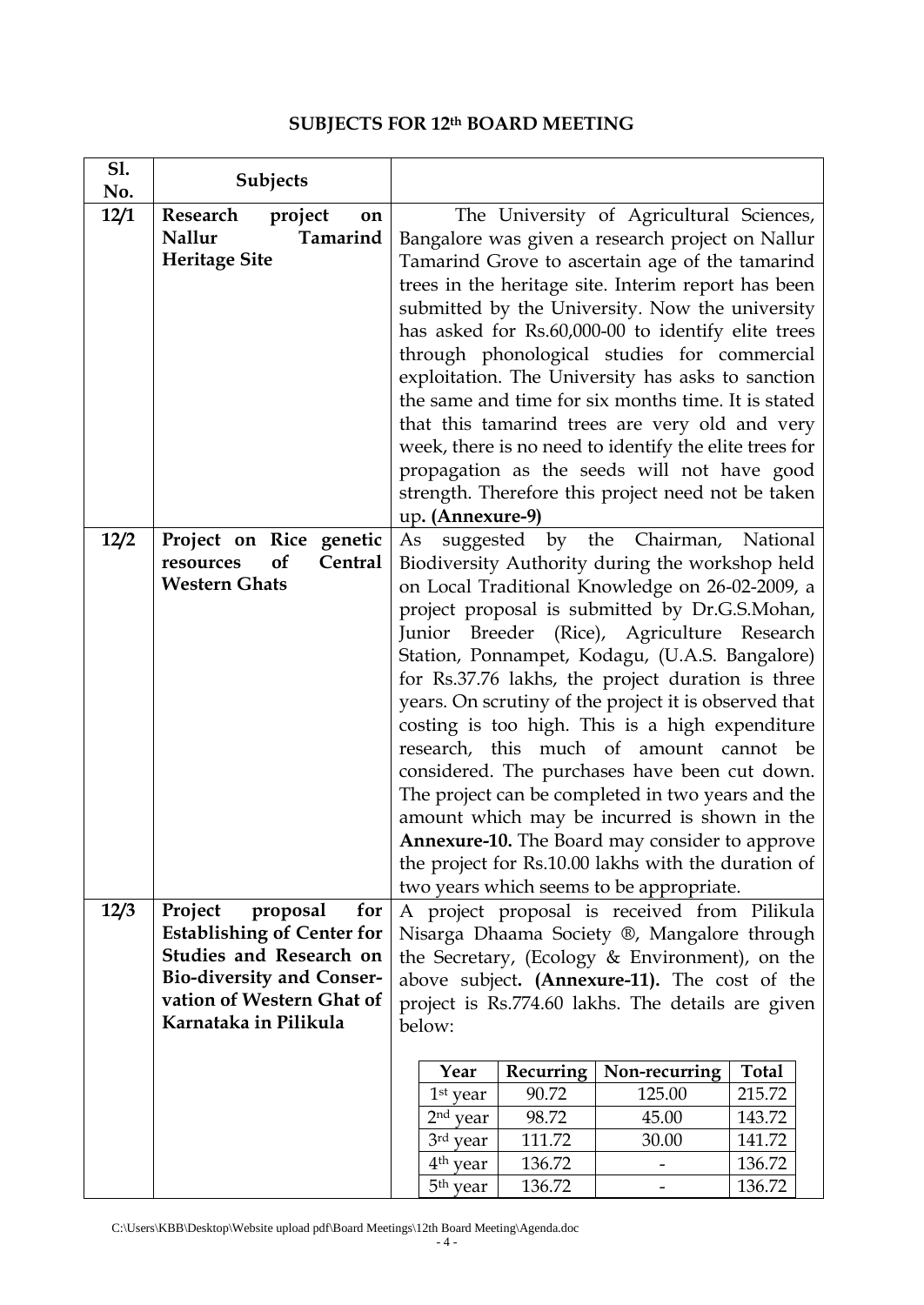|                                   | Total                     | 574.60                         | 200.00                                                                                                | 774.60        |
|-----------------------------------|---------------------------|--------------------------------|-------------------------------------------------------------------------------------------------------|---------------|
|                                   |                           |                                |                                                                                                       |               |
|                                   |                           |                                | The activities proposed are as below:                                                                 |               |
|                                   |                           |                                | a. Biodiversity studies, establishment                                                                | of<br>a       |
|                                   |                           |                                | Herbarium and plant museum of Western Ghat                                                            |               |
|                                   | plants.                   |                                |                                                                                                       |               |
|                                   |                           |                                | b. Establishment of a Germ Plasm collection center                                                    |               |
|                                   |                           |                                | and a tissue culture laboratory for collection,                                                       |               |
|                                   |                           |                                | conservation, storage and propagation of                                                              |               |
|                                   |                           |                                | endemic, rare and threatened plants.                                                                  |               |
|                                   |                           |                                | c. Selection, propagation and establishment of a<br>garden of wild relatives of cultivated plants.    |               |
|                                   |                           |                                | d. Selection, propagation, multiplication of plants                                                   |               |
|                                   |                           |                                | of Western Ghats, which are ornamental value,                                                         |               |
|                                   |                           | and establishment of a garden. |                                                                                                       |               |
|                                   |                           |                                | e. Selection, propagation, popularization of fruit                                                    |               |
|                                   |                           |                                | yielding and dye yielding plants                                                                      | and           |
|                                   |                           |                                | establishment of orchards of fruit yielding and                                                       |               |
|                                   |                           | dye yielding plants.           |                                                                                                       |               |
|                                   | f.                        |                                | Selection, propagation and popularization of                                                          |               |
|                                   |                           | bee forage plants.             |                                                                                                       |               |
|                                   |                           |                                | g. Establishment of an herbal garden of rare and                                                      |               |
|                                   |                           |                                | threatened plants of medicinal value.                                                                 |               |
|                                   |                           |                                | h. Environmental awareness programs in such as                                                        |               |
|                                   |                           |                                | workshops, seminars, lectures, conferences for                                                        |               |
|                                   |                           |                                | the benefit of children, youth, farmers and                                                           |               |
|                                   | general public.           |                                |                                                                                                       |               |
|                                   | In-situ<br>$\mathbf{i}$ . | conservation                   | selected<br>of                                                                                        | sacred        |
|                                   |                           |                                | groves/Devarakadu/Nagabanas etc.                                                                      |               |
|                                   |                           |                                | It is suggested to take the opinion of the<br>Western Ghat Task Force on the project location         |               |
|                                   |                           |                                | before taking further action. Further since the                                                       |               |
|                                   |                           |                                | amount is very high, this project needs to be sent to                                                 |               |
|                                   |                           |                                | Government of India for consideration.                                                                |               |
| Financial<br>Assistance<br>12/4   |                           |                                | The proposal is received from Smt.Shanti Nayak,                                                       |               |
| regarding publication of          |                           |                                | Janapada Vishwa Pratistana ®, Honnavar, through                                                       |               |
| <b>Books</b>                      | the                       |                                | honourable Minister for Ecology                                                                       | and           |
|                                   | Environment.              | The                            | $i$ s<br>proposal                                                                                     | placed<br>for |
|                                   |                           |                                | consideration and decision. (Annexure-12).                                                            |               |
| 12/5<br>Declaring the Cycas<br>as |                           |                                | The proposal was received from the Deputy                                                             |               |
| threatened species                |                           |                                |                                                                                                       |               |
|                                   |                           |                                | Conservator of Forests, to declare Melukote, Yoga                                                     |               |
|                                   |                           |                                | Narasimha Temple area as heritage site. The Deputy                                                    |               |
|                                   |                           |                                | Conservator of Forests informed that area is rich in                                                  |               |
|                                   |                           |                                | Cycas (cycas ciricnalis). The cycas is the only                                                       |               |
|                                   |                           |                                | gymnosperm growing outside the Himalaya. The                                                          |               |
|                                   |                           |                                | area was visited and it was observed that the cycas                                                   |               |
|                                   |                           |                                | are growing in very scattered way mostly in private                                                   |               |
|                                   |                           |                                | cultivated lands, near houses. No concentrated                                                        |               |
|                                   |                           |                                | patch of cycas was observed. The area around the<br>temple is fully rocky, no tree growth at all. The |               |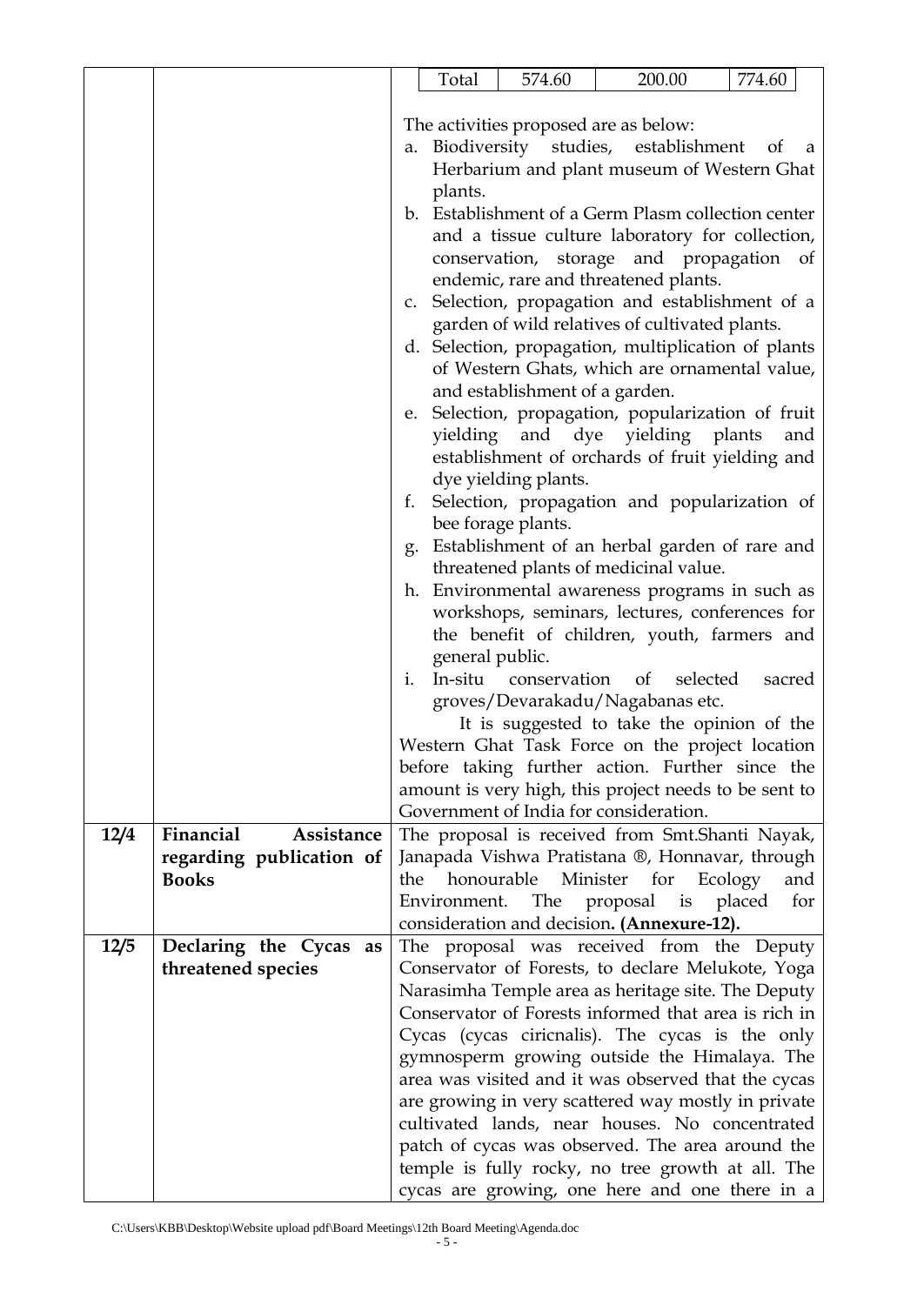|       |                                  | highly scattered manner. It is not proper to declare                                                   |
|-------|----------------------------------|--------------------------------------------------------------------------------------------------------|
|       |                                  | the vast area as Heritage site. The cycas can be                                                       |
|       |                                  | declared as threatened species under Section 38 of                                                     |
|       |                                  | Biodiversity Act by the Central Government.                                                            |
|       |                                  | Accordingly the proposal has been submitted to<br>National Biodiversity Authority to declare the cycas |
|       |                                  | as a threatened species in Karnataka. This species is                                                  |
|       |                                  | on the verge of extinction. Plants are being cut in a                                                  |
|       |                                  | wide spread manner for the purpose of making                                                           |
|       |                                  | bouquets. (Annexure-13)                                                                                |
| 12/6  | Financial assistance for         | The Breakthrough Science Society, Bangalore has                                                        |
|       | celebration of Darwin's          | requested for financial assistance to celebrate                                                        |
|       | Day                              | Darwin's Day which was on 25-07-2009. It is                                                            |
|       |                                  | suggested that an amount of Rs.10,000-00 may be                                                        |
|       |                                  | provided from the Board as a contribution.                                                             |
|       |                                  | (Annexure-14)                                                                                          |
| 12/7  | Financial Assistance for         | K.L.E. Society's, S.Nijalingappa College, Bangalore                                                    |
|       | <b>Biodiversity programme</b>    | has requested for financial assistance to conduct a                                                    |
|       |                                  | seminar on Biodiversity and its conservation in                                                        |
|       |                                  | K.L.E. College, Bangalore. They have asked for<br>financial assistance. Board may consider to provide  |
|       |                                  | Rs.10,000-00. (Annexure-15)                                                                            |
| 12/8  | Financial Assistance for         | Karnataka Gramina Paramparika Vaidya Parishat,                                                         |
|       | conducting State Level           | Gadag have informed that they are planning to                                                          |
|       | <b>Seminar of Nati vaidyas</b>   | conduct state level seminar of Nati Vaidyas. For that                                                  |
|       |                                  | they have requested for financial assistance. The                                                      |
|       |                                  | Board may consider for providing Rs.20,000/-                                                           |
|       |                                  | (Annexure-16)                                                                                          |
| 12/9  | <b>Destruction</b><br>of<br>Soil | National<br>There<br>agreement<br>between<br>was<br>an                                                 |
|       | <b>Samples</b>                   | Authority<br>Biodiversity<br>and<br>Scientist                                                          |
|       |                                  | Dr.S.S.Gnanamanickam of Novozymes South Asia                                                           |
|       |                                  | Private Ltd., Whitefield, Bangalore. The scientist had                                                 |
|       |                                  | collected soil samples from Tamil Nadu for                                                             |
|       |                                  | conducting some research on soil bacterias. Due to<br>non settlement of benefit sharing mechanism, the |
|       |                                  | agreement was terminated by the National                                                               |
|       |                                  | Biodiversity Authority and the NBA asked the                                                           |
|       |                                  | Karnataka Biodiversity Board to get the soil samples                                                   |
|       |                                  | destroyed in the presence of the representative of                                                     |
|       |                                  | Karnataka Biodiversity Board, Director, National                                                       |
|       |                                  | Bureau of Agriculturally Important Insects,                                                            |
|       |                                  | Bangalore, Dr.Karthik Shankar, Associate Professor,                                                    |
|       |                                  | Center for Ecological Sciences, I.I.Sc., Bangalore. On                                                 |
|       |                                  | enquiry with novozymes it was informed that the                                                        |
|       |                                  | concerned scientist has left India. With great                                                         |
|       |                                  | difficulty soil samples were located and the same                                                      |
|       |                                  | were destroyed at National Bureau of Agriculturally                                                    |
|       |                                  | Important Insects, Bangalore on 04-08-2009 and                                                         |
|       |                                  | report submitted to NBA. (Annexure-17). This is<br>brought to the notice of the Board.                 |
| 12/10 | Creation of Biodiversity         | There was a meeting in the chamber of the Principal                                                    |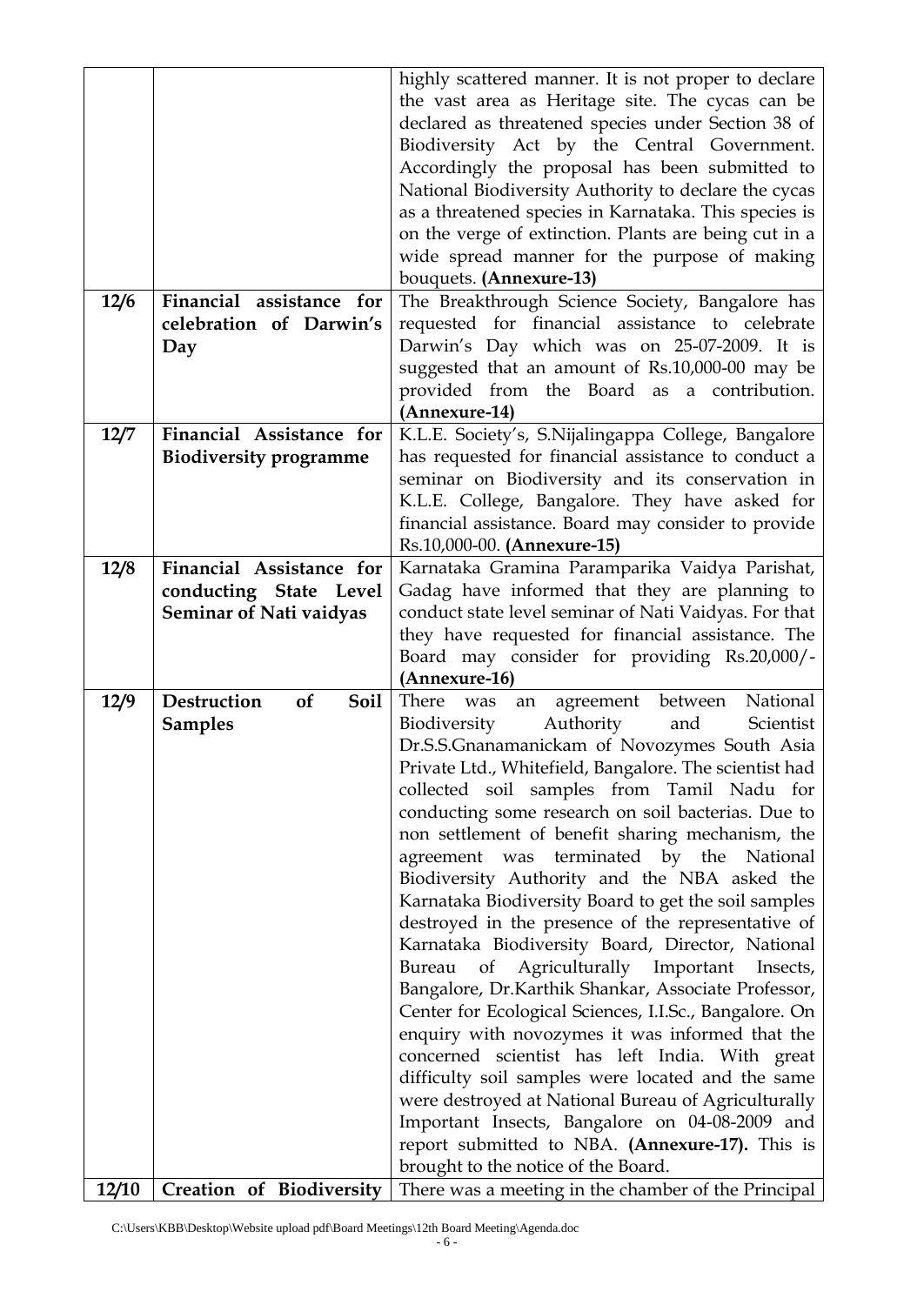|       | Park in Gundia Valley     | Secretary, Forest, Ecology & Environment                                                       |  |  |  |
|-------|---------------------------|------------------------------------------------------------------------------------------------|--|--|--|
|       |                           | Department on 25-07-2009. It was instructed to                                                 |  |  |  |
|       |                           | prepare the proposal to create the Biodiversity Park                                           |  |  |  |
|       |                           | and orchidarium in Gundia valley. Accordingly, the                                             |  |  |  |
|       |                           | project proposal has been prepared and submitted                                               |  |  |  |
|       |                           | (Annexure-18)                                                                                  |  |  |  |
| 12/11 | Declaration of Aanekere   | The proposal was received from Dr.K.P.Achar,                                                   |  |  |  |
|       | as Heritage site          | honorary Wildlife Warden, Udupi requesting to                                                  |  |  |  |
|       |                           | declare Aanekere as Biodiversity Heritage Site.                                                |  |  |  |
|       |                           | Request is also received from the President, Jain                                              |  |  |  |
|       |                           | Milan, Karkala in this respect.                                                                |  |  |  |
|       |                           | A request was submitted by Sri.Veerendra                                                       |  |  |  |
|       |                           | Hegde, Dharmasthala, to the honorable Chief                                                    |  |  |  |
|       |                           | Minister of Karnataka, which was received in this                                              |  |  |  |
|       |                           | office for taking further action. The request is                                               |  |  |  |
|       |                           | supported by various groups such as Rotary Club,                                               |  |  |  |
|       |                           | advocates, Nagarika Seva Trust and many citizens                                               |  |  |  |
|       |                           | of the region. It is stated that Aanekere was built in                                         |  |  |  |
|       |                           | 1262.A.D by the then ruler of Karkala, Pandyadeva                                              |  |  |  |
|       |                           | of Bhairavarasu dynasty. It is the area of 25 acres                                            |  |  |  |
|       |                           | surrounded by agriculture field, paddy field and                                               |  |  |  |
|       |                           | orchards. The wetland provides food for migratory                                              |  |  |  |
|       |                           | and local birds. It has lot of biodiversity in the form                                        |  |  |  |
|       |                           | of grasses, floating vegetations, amphibians, fishes,                                          |  |  |  |
|       |                           | turtles etc. A survey was conducted by Head of the                                             |  |  |  |
|       |                           | Department of Zoology, Sri.Bhuvanendra College,                                                |  |  |  |
|       |                           | Karkala. According to the survey, the number of                                                |  |  |  |
|       |                           | species of waterfowl have come down from 22 in the                                             |  |  |  |
|       |                           | year 1991 to 13 in 1995. This shows that some of the                                           |  |  |  |
|       |                           | species which were available earlier are not<br>available now. The tank has high religious and |  |  |  |
|       |                           | sentimental values for the Jain community. The Jain                                            |  |  |  |
|       |                           | Milan Trust has paid an amount in consideration for                                            |  |  |  |
|       |                           | ban of fishing in the tank. There is a temple in the                                           |  |  |  |
|       |                           | mid of the tank where the people worship. The                                                  |  |  |  |
|       |                           | human interference create hindrance for the people                                             |  |  |  |
|       |                           | to walk to the temple. So there is lot of unrest                                               |  |  |  |
|       |                           | among the locals. The tank is important from                                                   |  |  |  |
|       |                           | biodiversity point of view and the religious                                                   |  |  |  |
|       |                           | sentiments of local people as can be seen from the                                             |  |  |  |
|       |                           | Annexure-19. In view of the above it is suggested to                                           |  |  |  |
|       |                           | declare the same as Biodiversity Heritage site. With                                           |  |  |  |
|       |                           | the direction to form a Management Committee for                                               |  |  |  |
|       |                           | the<br>tank<br>management<br>of<br>under<br>the<br>the                                         |  |  |  |
|       |                           | Chairmanship of<br>the Deputy Commissioner.                                                    |  |  |  |
|       |                           | Activities which are harmful to the biodiversity and                                           |  |  |  |
|       |                           | religious feelings of locals shall not be allowed.                                             |  |  |  |
| 12/12 | Preparation<br>of         | During his visit the honorable Central Minister of                                             |  |  |  |
|       | <b>Biodiversity Atlas</b> | Forests and Environment the Karnataka Biodiversity                                             |  |  |  |
|       |                           | Board was asked to prepare the Biodiversity Atlas                                              |  |  |  |
|       |                           | for the state of Karnataka. Proposals were invited                                             |  |  |  |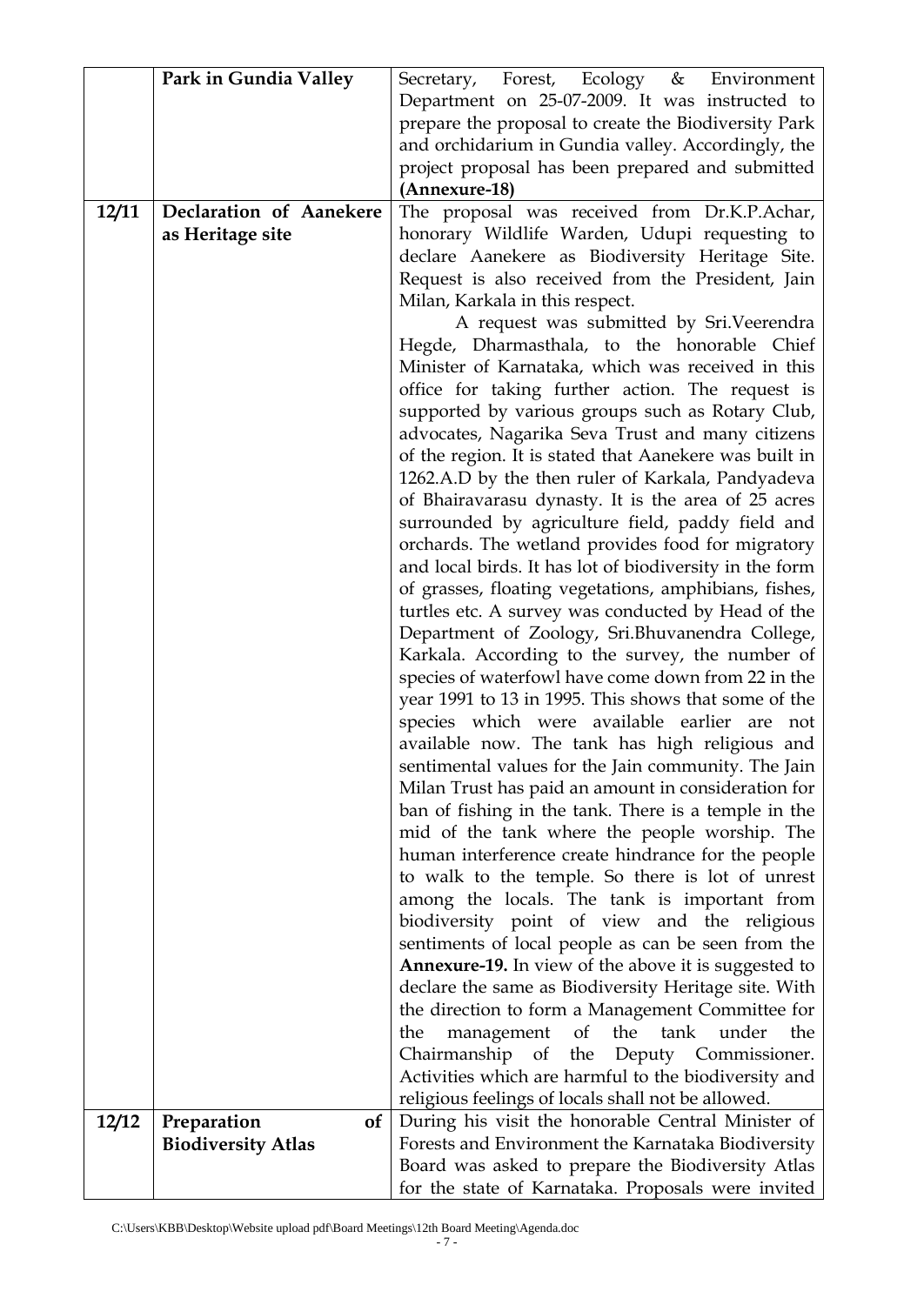|       |                                                            | from Ashoka Trust for Research in Ecology &<br>Environment, Bangalore; Center for Ecological<br>Studies, I.I.Sc., Bangalore; College of Forestry,<br>Ponnampet, Kodagu and Bangalore University to<br>submit proposal for the preparation of Biodiversity<br>Atlas of Karnataka. In response the Bangalore<br>University has submitted the proposal for Rs.24.28 |
|-------|------------------------------------------------------------|------------------------------------------------------------------------------------------------------------------------------------------------------------------------------------------------------------------------------------------------------------------------------------------------------------------------------------------------------------------|
|       |                                                            | lakhs with duration of one year. The amount is very<br>high, the same has been scrutinized and reduced to                                                                                                                                                                                                                                                        |
|       |                                                            | 14.30 lakhs. The Board may consider and approve<br>the same. (Annexure-20)                                                                                                                                                                                                                                                                                       |
| 12/13 | Declaration of Gandhi                                      | A proposal is received from the Vice Chancellor,                                                                                                                                                                                                                                                                                                                 |
|       | Krishi Vignana Kendra,                                     | Agricultural Sciences,<br>University of<br>GKVK,<br>Bangalore with a request to declare the university                                                                                                                                                                                                                                                           |
|       | <b>GKVK, as Heritage site</b>                              | area as Heritage Site under Biological Diversity Act.                                                                                                                                                                                                                                                                                                            |
|       |                                                            | The University in an area of 1380 acre has                                                                                                                                                                                                                                                                                                                       |
|       |                                                            | extensively developed a variety of agricultural and                                                                                                                                                                                                                                                                                                              |
|       |                                                            | biotechnology research plots, and nurtured the                                                                                                                                                                                                                                                                                                                   |
|       |                                                            | landscape to support a range of flora and fauna.<br>From its original status as a scrub land, the GKVK                                                                                                                                                                                                                                                           |
|       |                                                            | campus is considered one of the greenest areas in                                                                                                                                                                                                                                                                                                                |
|       |                                                            | Bangalore, supporting a wide range of flora and                                                                                                                                                                                                                                                                                                                  |
|       |                                                            | fauna.                                                                                                                                                                                                                                                                                                                                                           |
|       |                                                            | In addition, the research activities of the<br>University have supported the collection of wide                                                                                                                                                                                                                                                                  |
|       |                                                            | range of germplasms, evolved a botanical garden                                                                                                                                                                                                                                                                                                                  |
|       |                                                            | containing a collection of nearly 600 species of                                                                                                                                                                                                                                                                                                                 |
|       |                                                            | important plants and trees, supported the                                                                                                                                                                                                                                                                                                                        |
|       |                                                            | development of herbal gardens, collected and<br>protected a range of agriculturally important                                                                                                                                                                                                                                                                    |
|       |                                                            |                                                                                                                                                                                                                                                                                                                                                                  |
|       |                                                            |                                                                                                                                                                                                                                                                                                                                                                  |
|       |                                                            | microbes, etc. As a result, the biological diversity of<br>this campus constitutes a critical repository of                                                                                                                                                                                                                                                      |
|       |                                                            | various forms of flora and fauna, which needs to be                                                                                                                                                                                                                                                                                                              |
|       |                                                            | protected and nurtured to posterity. As per the                                                                                                                                                                                                                                                                                                                  |
|       |                                                            | survey, the university campus has the biodiversity                                                                                                                                                                                                                                                                                                               |
|       |                                                            | which includes - mammals-13 species, reptiles-10<br>species, birds-165 species, medicinal species-14791                                                                                                                                                                                                                                                          |
|       |                                                            | species, germoplasm-14791 etc. As can be seen that                                                                                                                                                                                                                                                                                                               |
|       |                                                            | this area is rich area hence it is an eligible area for                                                                                                                                                                                                                                                                                                          |
|       |                                                            | declaring as Heritage Site. The University of                                                                                                                                                                                                                                                                                                                    |
|       |                                                            | Agricultural Sciences has formed a Biodiversity<br>Management Committee also. The Board may                                                                                                                                                                                                                                                                      |
|       |                                                            | consider and approve the same for submitting the                                                                                                                                                                                                                                                                                                                 |
|       |                                                            | proposal to the Government. (Annexure-21)                                                                                                                                                                                                                                                                                                                        |
| 12/14 | Integrated<br>study<br>0f                                  | A project proposal was received for integrated                                                                                                                                                                                                                                                                                                                   |
|       | Carrying<br>0f<br>capacity<br>Western<br>Ghats<br>(Uttara) | Ecological Carrying Capacity Study of Uttara<br>Kannada district through the Secretary, (Ecology &                                                                                                                                                                                                                                                               |
|       | Kannada district)                                          | Environment). The same is put up at Annexure-22.                                                                                                                                                                                                                                                                                                                 |
|       |                                                            | The proposal was moved through the Chairman,<br>Western Ghat Task Force. The initial project amount                                                                                                                                                                                                                                                              |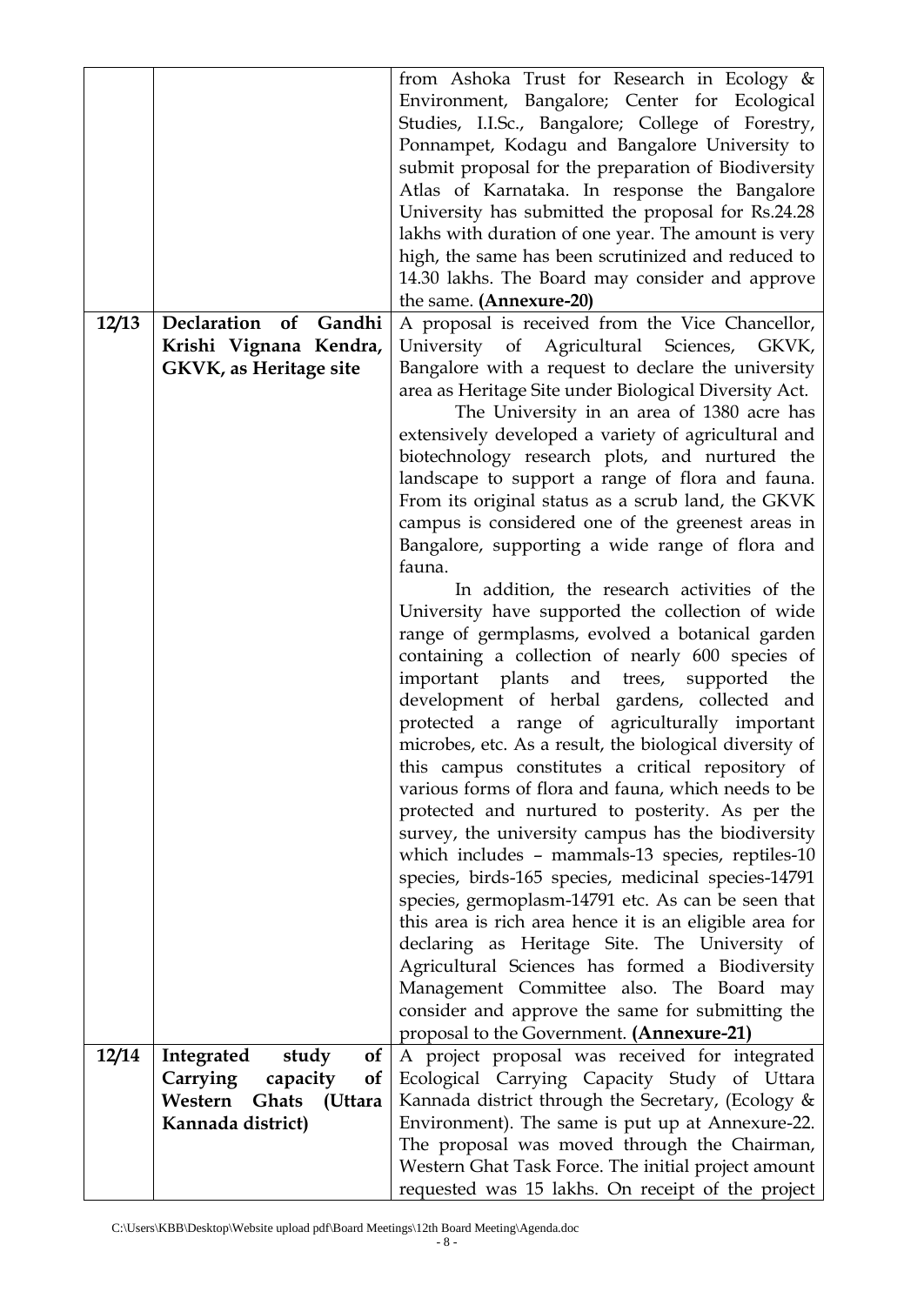|       |                                                             | proposal letters were addressed to the Center for<br>Ecological Studies, EMPRI, ATREE (Ashoka Trust<br>for Research in Ecology & Environment) inviting<br>proposals for undertaking the study. EMPRI has not<br>responded, ATREE has responded saying that they<br>are not in a position to undertake this project.<br>However the Center for Ecological Studies, I.I.Sc.,<br>Bangalore has responded by submitting the detailed<br>project with financial requirements of Rs.175.46<br>lakhs. The amount is very high. It was informed to<br>the Chairman, Western Ghats Task Force that the<br>Karnataka Biodiversity Board cannot finance this |
|-------|-------------------------------------------------------------|---------------------------------------------------------------------------------------------------------------------------------------------------------------------------------------------------------------------------------------------------------------------------------------------------------------------------------------------------------------------------------------------------------------------------------------------------------------------------------------------------------------------------------------------------------------------------------------------------------------------------------------------------|
|       |                                                             | big project. Seeing the importance of this project an                                                                                                                                                                                                                                                                                                                                                                                                                                                                                                                                                                                             |
|       |                                                             | amount of Rs.15.00 lakhs per year may be<br>considered by the Board. The project authorities will                                                                                                                                                                                                                                                                                                                                                                                                                                                                                                                                                 |
|       |                                                             | be advised to seek balance funding from other                                                                                                                                                                                                                                                                                                                                                                                                                                                                                                                                                                                                     |
| 12/15 | Preparation of Account                                      | sources. (Annexure-22)<br>The Accountant General-Audit has suggested to                                                                                                                                                                                                                                                                                                                                                                                                                                                                                                                                                                           |
| 12/16 | manual<br>Seminar<br><b>National</b>                        | Account Manual for<br>Karnataka<br>prepare<br>an<br>Biodiversity Board for effective maintenance of the<br>accounts. The manual will specify the duties and<br>responsibilities of the Accounts<br>Supervisor,<br>Executive Assistant-Audit and help in writing and<br>monitoring accounts by using various accounting<br>formats. It is suggested to address the Accountant<br>General in this respect to nominate a person for<br>preparation of the manual. The amount or fee will as<br>specified by the Accountant General will be paid.<br>This may be approved by the Board.<br>A request has been received from International             |
|       | Conference<br>$Co-$<br>as                                   | Competence Center for Organic Agriculture                                                                                                                                                                                                                                                                                                                                                                                                                                                                                                                                                                                                         |
|       | organizer                                                   | (ICCOA), Bangalore. They are organizing a seminar<br>on India Organic strategy and surge ahead in                                                                                                                                                                                                                                                                                                                                                                                                                                                                                                                                                 |
|       |                                                             | Bangalore on 10 <sup>th</sup> and 11 <sup>th</sup> September 2009. They                                                                                                                                                                                                                                                                                                                                                                                                                                                                                                                                                                           |
|       |                                                             | have requested the Principal Secretary for financial<br>assistance. It is suggested to consider the financial                                                                                                                                                                                                                                                                                                                                                                                                                                                                                                                                     |
|       |                                                             | assistance of Rs.15,000-00. (Annexure-23)                                                                                                                                                                                                                                                                                                                                                                                                                                                                                                                                                                                                         |
| 12/17 | Nethrani<br><b>Declaring</b>                                | There are lot of requests and proposals to declare                                                                                                                                                                                                                                                                                                                                                                                                                                                                                                                                                                                                |
|       | Island<br><b>Biodiversity</b><br>as<br><b>Heritage Site</b> | Nethrani Island as heritage site. Since the Navy is<br>doing exercises around the island, the matter was                                                                                                                                                                                                                                                                                                                                                                                                                                                                                                                                          |
|       |                                                             | referred to National Biodiversity Authority for its                                                                                                                                                                                                                                                                                                                                                                                                                                                                                                                                                                                               |
|       |                                                             | opinion to declare the island as Biodiversity<br>Heritage Site as per Karnataka Biodiversity Rule                                                                                                                                                                                                                                                                                                                                                                                                                                                                                                                                                 |
|       |                                                             | $20(1)$ . The N.B.A has informed that the Rule $20(1)$ of<br>Karnataka Biodiversity Rule 2005 is not in                                                                                                                                                                                                                                                                                                                                                                                                                                                                                                                                           |
|       |                                                             | accordance with the provision of the act of Central                                                                                                                                                                                                                                                                                                                                                                                                                                                                                                                                                                                               |
|       |                                                             | Government and National Biodiversity Authority is<br>of the opinion that consultation with Central                                                                                                                                                                                                                                                                                                                                                                                                                                                                                                                                                |
|       |                                                             | Government for notifying the biodiversity heritage                                                                                                                                                                                                                                                                                                                                                                                                                                                                                                                                                                                                |
|       |                                                             | site is not mandatory. Now the action is to b taken<br>by the State Government to declare it as heritage                                                                                                                                                                                                                                                                                                                                                                                                                                                                                                                                          |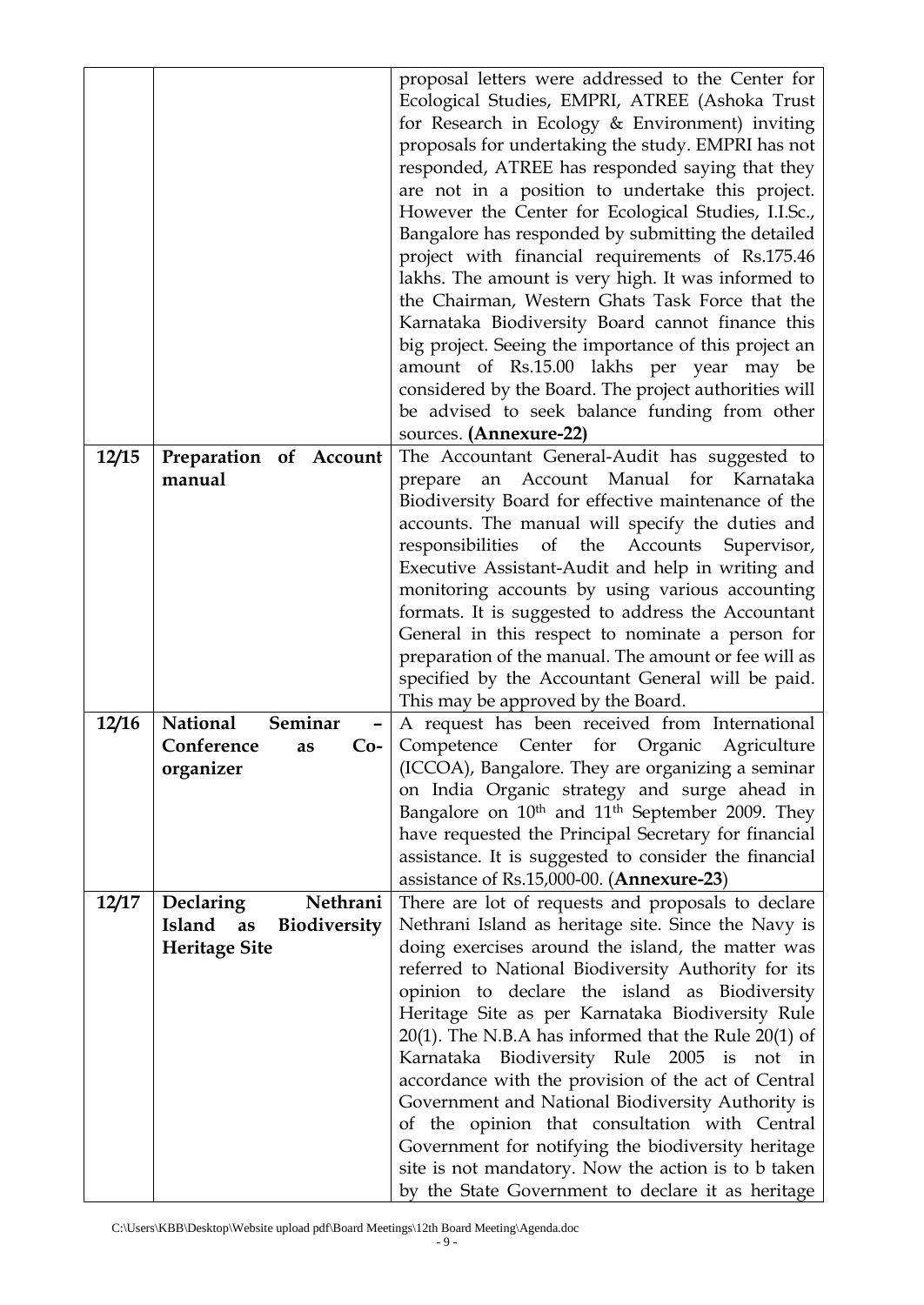|       |                                                               | site. The decision may be taken in this regard.                                                                                                                                                                                                                                                                                                                                                                                                                                                                                                                                                                                                                                                                                                                                                                                                                                                                                                                                                                                                                                                                                                                                                                                             |  |  |
|-------|---------------------------------------------------------------|---------------------------------------------------------------------------------------------------------------------------------------------------------------------------------------------------------------------------------------------------------------------------------------------------------------------------------------------------------------------------------------------------------------------------------------------------------------------------------------------------------------------------------------------------------------------------------------------------------------------------------------------------------------------------------------------------------------------------------------------------------------------------------------------------------------------------------------------------------------------------------------------------------------------------------------------------------------------------------------------------------------------------------------------------------------------------------------------------------------------------------------------------------------------------------------------------------------------------------------------|--|--|
|       |                                                               | (Annexure 24)                                                                                                                                                                                                                                                                                                                                                                                                                                                                                                                                                                                                                                                                                                                                                                                                                                                                                                                                                                                                                                                                                                                                                                                                                               |  |  |
| 12/18 | Declaring Hogrekan<br>as<br>Biodiversity<br>Heritage<br>Site. | A proposal was received from Deputy Conservator<br>of Forests, Chikmagalore on the advise of the<br>Chairman, Western Ghat Task Force to declare<br>Hogrekan as heritage site. The Chairman, Western<br>Ghat Task Force has been requesting from time to<br>time to declare the area as heritage site. The<br>Hogrekan of 2,508.06 acres area is moderately<br>wooded and is a revenue land. This area has good<br>vegetation and is a link with Bababudangiri and<br>adjoining Bhadra<br>Wildlife<br>Kemmangundi,<br>Sanctuary and Yemmedoddi Tiger reserve, this is<br>part of tiger habitat. This area has unique Shola<br>vegetation and grassland belonging to dry<br>deciduous forests with a number of floral species<br>which are unique to this area, having lot of<br>medicinal value. An attempt is going on to degrade<br>the area constantly. There are lot of threatens of<br>encroachment, elicit removals also the area is very<br>susceptible to fire. Lot of grazing activities is<br>noticed. An attempt is being made by some Vested<br>interests to do mining. In the interest of conserving<br>biodiversity of the area it will be appropriate that it<br>is declared as Biodiversity Heritage Site (Annexure-<br>25) |  |  |
| 12/19 | <b>Progress of Works</b>                                      | of<br>Biodiversity Management<br>1. Formation<br>Committees: As against 5564 numbers, 2254<br>Biodiversity Management Committees have<br>been formed (Annexure-26). For formation of<br>BMCs we are providing Rs.200-00 per BMC to<br>the NGOs. Several NGOs have expressed that<br>the amount is not sufficient as they have to<br>conduct the meeting of Gram Panchayat, go to<br>the Gram Panchayats two to three times to get<br>Biodiversity<br>Management Committee<br>the<br>formed. It is therefore suggested that the<br>amount may be increased to Rs.500-00 per BMC.<br>2. Preparation of People's Biodiversity Registers:<br>As against the target of 161 PBRs, 72 PBRs are<br>completed and released. Others are in progress<br>(Annexure-27)<br>Programmes:<br>Number<br>3. Awareness<br>0t<br>programmess conducted during 2009-10 so far<br>are 24 in various districts.                                                                                                                                                                                                                                                                                                                                                    |  |  |
| 12/20 | Accounts for 2009-2010                                        | The accounts for 2009-10 was prepared and<br>submitted to Accountant General while doing                                                                                                                                                                                                                                                                                                                                                                                                                                                                                                                                                                                                                                                                                                                                                                                                                                                                                                                                                                                                                                                                                                                                                    |  |  |
|       |                                                               | audit. The Audit party found some discrepancies in<br>accounts and pointed out some changes such as                                                                                                                                                                                                                                                                                                                                                                                                                                                                                                                                                                                                                                                                                                                                                                                                                                                                                                                                                                                                                                                                                                                                         |  |  |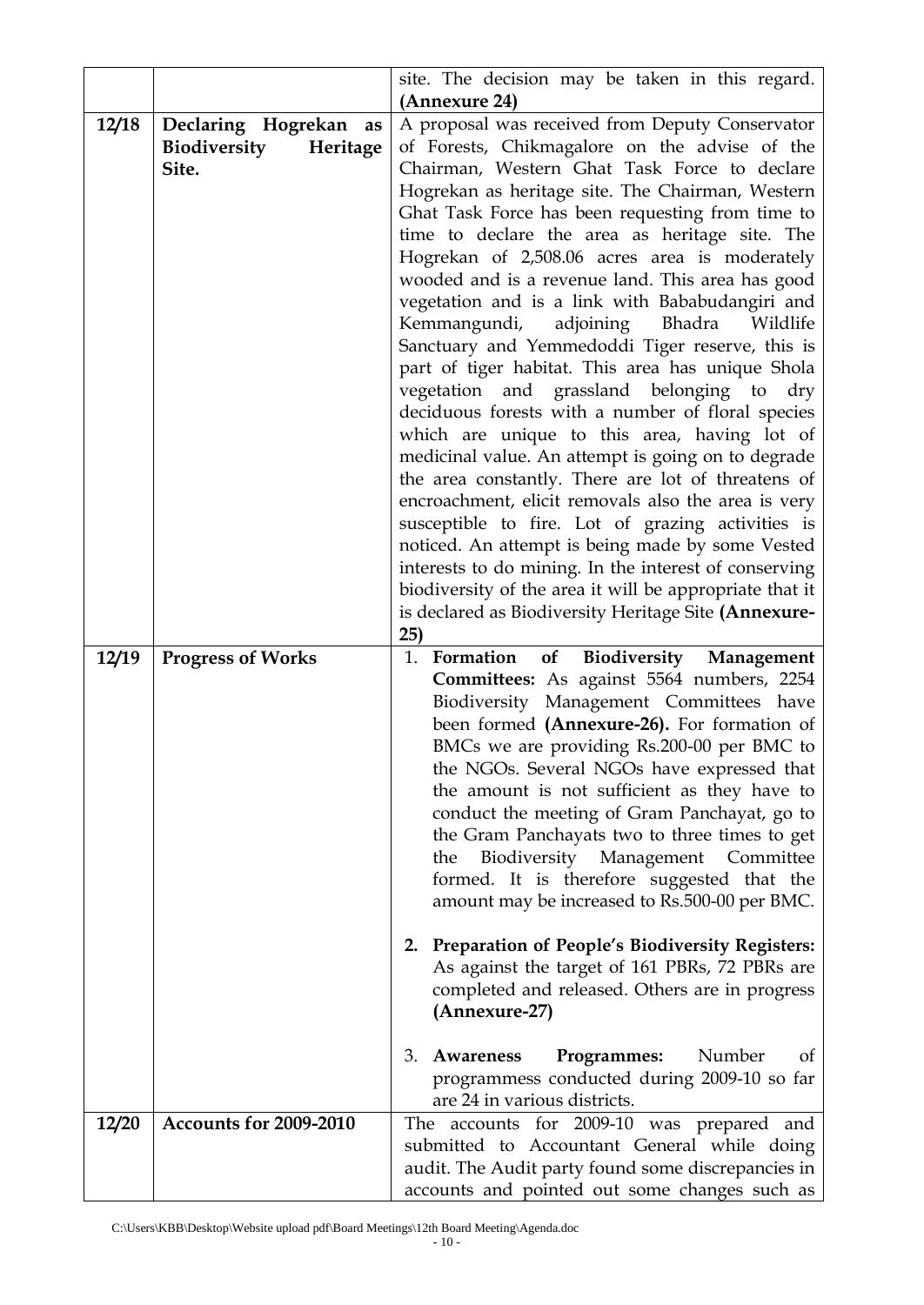| Transfer of entries from one place to other etc.,    |
|------------------------------------------------------|
| Accordingly the Accounts was modified with the       |
| help of Chartered Accountant and the modified        |
| accounts was handed over to Accountant Audit         |
| party. The Audit has been completed the audit        |
| report is awaited. The modified account is placed at |
| (Annexure-28.) for approval.                         |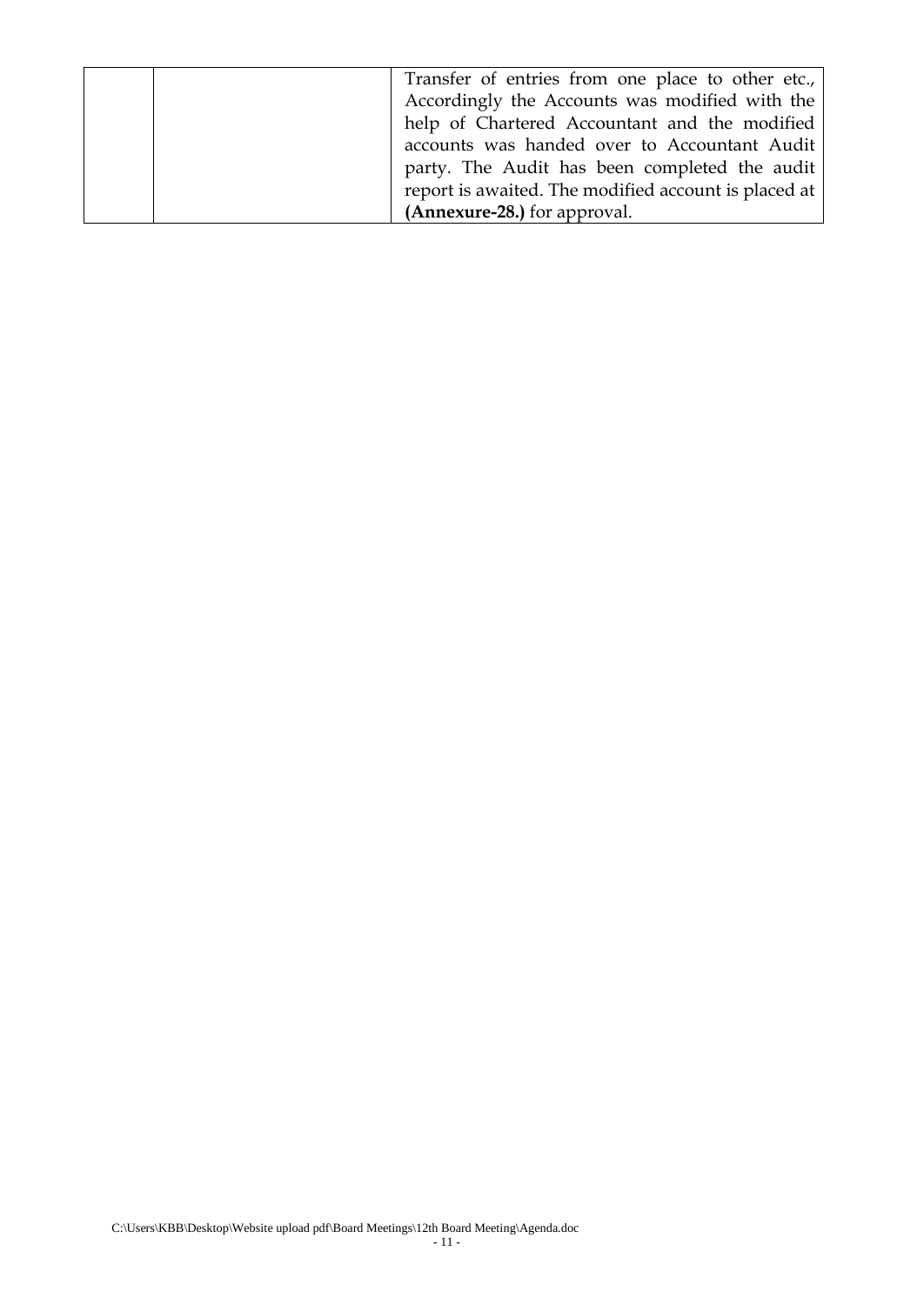| 12/21 | <b>Biodiversity Award</b>      | Karnataka Biodiversity Board is giving Award as                                                                                                                                                                                                                                                                                                                                                                                                                                                                                                                                                                                                                                                                                                                                                                                                                                                                                                        |               |  |
|-------|--------------------------------|--------------------------------------------------------------------------------------------------------------------------------------------------------------------------------------------------------------------------------------------------------------------------------------------------------------------------------------------------------------------------------------------------------------------------------------------------------------------------------------------------------------------------------------------------------------------------------------------------------------------------------------------------------------------------------------------------------------------------------------------------------------------------------------------------------------------------------------------------------------------------------------------------------------------------------------------------------|---------------|--|
|       |                                | below.                                                                                                                                                                                                                                                                                                                                                                                                                                                                                                                                                                                                                                                                                                                                                                                                                                                                                                                                                 |               |  |
|       |                                |                                                                                                                                                                                                                                                                                                                                                                                                                                                                                                                                                                                                                                                                                                                                                                                                                                                                                                                                                        |               |  |
|       |                                | Category                                                                                                                                                                                                                                                                                                                                                                                                                                                                                                                                                                                                                                                                                                                                                                                                                                                                                                                                               | No. of Awards |  |
|       |                                | 1. Individual                                                                                                                                                                                                                                                                                                                                                                                                                                                                                                                                                                                                                                                                                                                                                                                                                                                                                                                                          | 1             |  |
|       |                                | 2. Educational Institution                                                                                                                                                                                                                                                                                                                                                                                                                                                                                                                                                                                                                                                                                                                                                                                                                                                                                                                             | $\mathbf{1}$  |  |
|       |                                | 3. NGOs                                                                                                                                                                                                                                                                                                                                                                                                                                                                                                                                                                                                                                                                                                                                                                                                                                                                                                                                                | 1             |  |
|       |                                | 4. Govt. Departments /                                                                                                                                                                                                                                                                                                                                                                                                                                                                                                                                                                                                                                                                                                                                                                                                                                                                                                                                 | $\mathbf{1}$  |  |
|       |                                | Board / Corporation                                                                                                                                                                                                                                                                                                                                                                                                                                                                                                                                                                                                                                                                                                                                                                                                                                                                                                                                    |               |  |
|       |                                | There are request from various quarters to increase<br>the Number of Awards and amount. Accordingly it<br>is suggested to increase the same as below:                                                                                                                                                                                                                                                                                                                                                                                                                                                                                                                                                                                                                                                                                                                                                                                                  |               |  |
|       |                                | Category                                                                                                                                                                                                                                                                                                                                                                                                                                                                                                                                                                                                                                                                                                                                                                                                                                                                                                                                               | No. of Awards |  |
|       |                                | 1. Individual                                                                                                                                                                                                                                                                                                                                                                                                                                                                                                                                                                                                                                                                                                                                                                                                                                                                                                                                          | 3             |  |
|       |                                | 2. Educational Institution                                                                                                                                                                                                                                                                                                                                                                                                                                                                                                                                                                                                                                                                                                                                                                                                                                                                                                                             | 1             |  |
|       |                                | 3. NGOs                                                                                                                                                                                                                                                                                                                                                                                                                                                                                                                                                                                                                                                                                                                                                                                                                                                                                                                                                | 2             |  |
|       |                                | 4. Govt. Departments /                                                                                                                                                                                                                                                                                                                                                                                                                                                                                                                                                                                                                                                                                                                                                                                                                                                                                                                                 | $\mathbf{1}$  |  |
|       |                                | Board / Corporation                                                                                                                                                                                                                                                                                                                                                                                                                                                                                                                                                                                                                                                                                                                                                                                                                                                                                                                                    |               |  |
|       |                                | The Board may consider and approve the same.                                                                                                                                                                                                                                                                                                                                                                                                                                                                                                                                                                                                                                                                                                                                                                                                                                                                                                           |               |  |
| 12/22 | <b>Protection of Mangroves</b> | The Mangrove ecosystem is extremely productive<br>supplies<br>various resources<br>and<br>mangroves form most diverse communities in the<br>Coastal Zone. These are important nursery<br>grounds for various Marine Biodiversity. Due to<br>several factors like pollution, human interference,<br>erosion etc. lot of damages is going on to<br>mangroves. The workshop on Coastal<br>Biodiversity, Karwar as passed a resolution to<br>consider measures to protect Mangrove ecosystem<br>from destruction. It is suggested to move the<br>concerned authority to declare big patches of<br>Mangroves i.e., 25 acres and above as protected<br>forest under the Forest Act which will ensure<br>protection of Mangroves from destruction and<br>will also be helpful in protecting Marine<br>Biodiversity and other life form dependent on<br>Marine ecosystem. This will also protect<br>livelihood of local communities dependent on<br>Mangroves. | the<br>and    |  |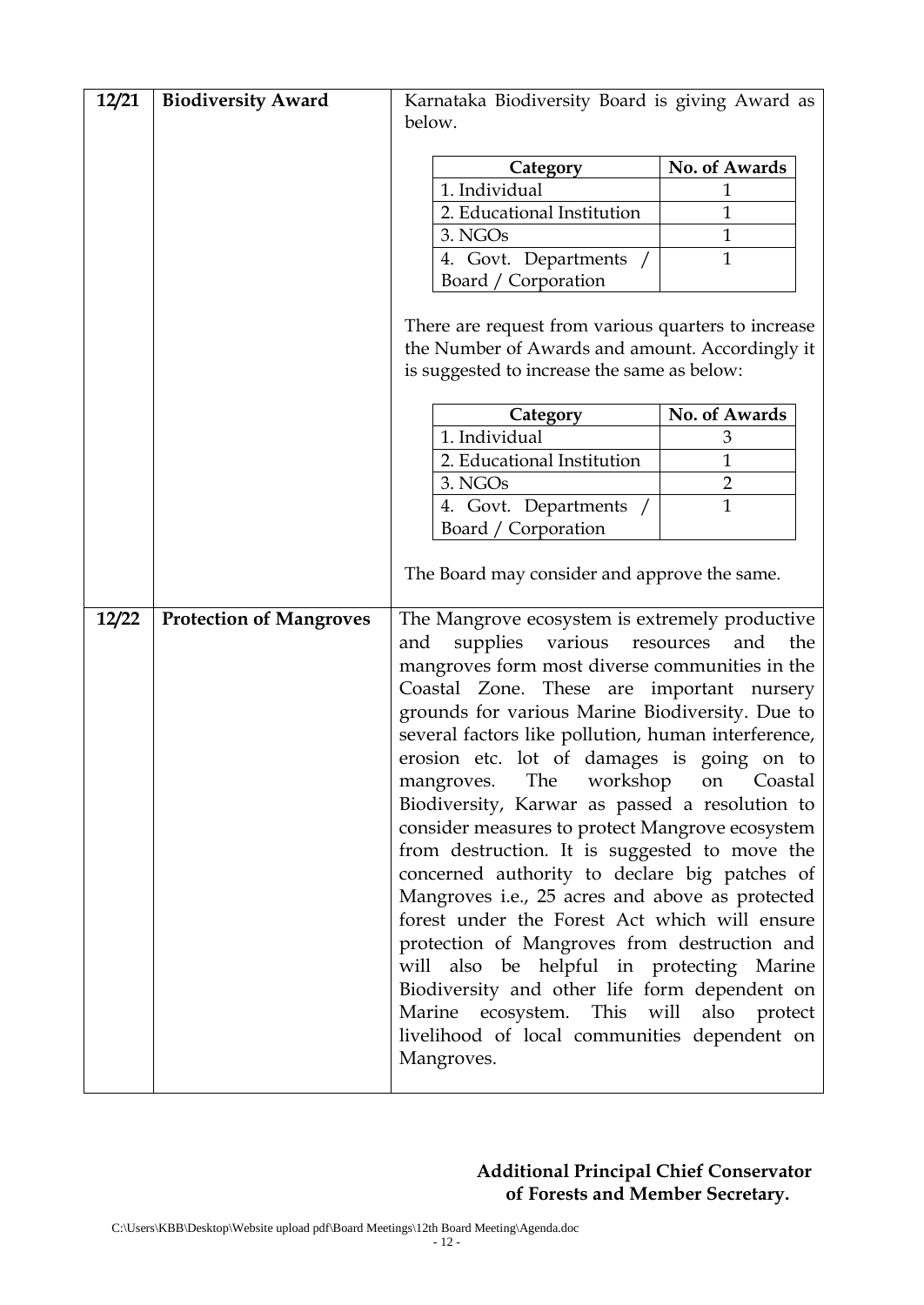# **KARNATAKA BIODIVERSITY BOARD th BOARD MEETING AGENDA**

### **INDEX**

| <b>S1.</b><br>No | Subject                                                                                                                                                | Page<br>N <sub>0</sub> |
|------------------|--------------------------------------------------------------------------------------------------------------------------------------------------------|------------------------|
| $\mathbf{1}$     | Proceedings of the 11 <sup>th</sup> Board Meeting held on 4/5/2008                                                                                     | $1-6$                  |
| $\overline{2}$   | Action taken on 11 <sup>th</sup> Board Meeting                                                                                                         | $7-9$                  |
| 3                | Agenda for 12 <sup>th</sup> Board Meeting                                                                                                              | $10 - 17$              |
|                  | <b>Annexures</b>                                                                                                                                       |                        |
| $\mathbf{1}$     | Declaration of Authorized Officers                                                                                                                     | 18                     |
| $\overline{2}$   | <b>Publication of Newsletter</b>                                                                                                                       | 19                     |
| 3                | Documentation of Coastal Biodiversity                                                                                                                  | 20                     |
| 4                | Conducting of Workshop on Coastal Biodiversity                                                                                                         | 21                     |
| 5                | Institution of Biodiversity Award                                                                                                                      | 22                     |
| 6                | Formation of Biodiversity Management Committees / Preparation of<br>People's Biodiversity Registers                                                    | 23                     |
| 7                | Establishment of Dry Zone Biodiversity Conservation Site networks                                                                                      | 24                     |
| 8                | Audit observation                                                                                                                                      | 25                     |
| 9                | Research project on Nallur Tamarind Heritage Site                                                                                                      | 26                     |
| 10               | Project on Rice genetic resources of Central Western Ghats                                                                                             | 27                     |
| 11               | Project proposal for Establishing of Center for Studies and Research on<br>Bio-diversity and Conser-vation of Western Ghat of Karnataka in<br>Pilikula | 28                     |
| 12               | Financial Assistance regarding publication of Books                                                                                                    | 29                     |
| 13               | Declaring the Cycas as threatened species                                                                                                              | 30                     |
| 14               | Financial Assistance for celebration Darwin's Day                                                                                                      | 31                     |
| 15               | Financial Assistance for Biodiversity Programme                                                                                                        | 32                     |
| <b>16</b>        | Financial Assistance for conducting State level Seminar of Nati<br>Vaidyas                                                                             | 33                     |
| 17               | Destruction of Soil Samples                                                                                                                            | 34                     |
| 18               | Creation of Biodiversity park in Gundia Valley                                                                                                         | 35                     |
| 19               | Declaration of Anekere as Heritage Site                                                                                                                | 36                     |
| 20               | Preparation of Biodiversity Atlas                                                                                                                      | 37-38                  |
| 21               | Declaration of Gandhi Krishi Vignana Kendra GKVK, as Heritage<br><b>Site</b>                                                                           | 39                     |
| 22               | Integrated study of Carrying capacity of Western Ghats (Uttara<br>Kannada District                                                                     | 40-41                  |
| 23               | National Seminar-Conference as Co-organizer                                                                                                            | 42                     |
| 24               | Declaring Nethrani Island as Biodiversity Heritage Site                                                                                                | 43                     |
| 25               | Declaring Hogrekhan as Biodiversity Heritage Site                                                                                                      | 44                     |
| 26               | Formation of BMCs                                                                                                                                      | 45                     |
| 27               | Preparation of PBRs                                                                                                                                    | 46                     |
| 28               | Accounts for 2009-2010                                                                                                                                 | 47                     |

C:\Users\KBB\Desktop\Website upload pdf\Board Meetings\12th Board Meeting\Agenda.doc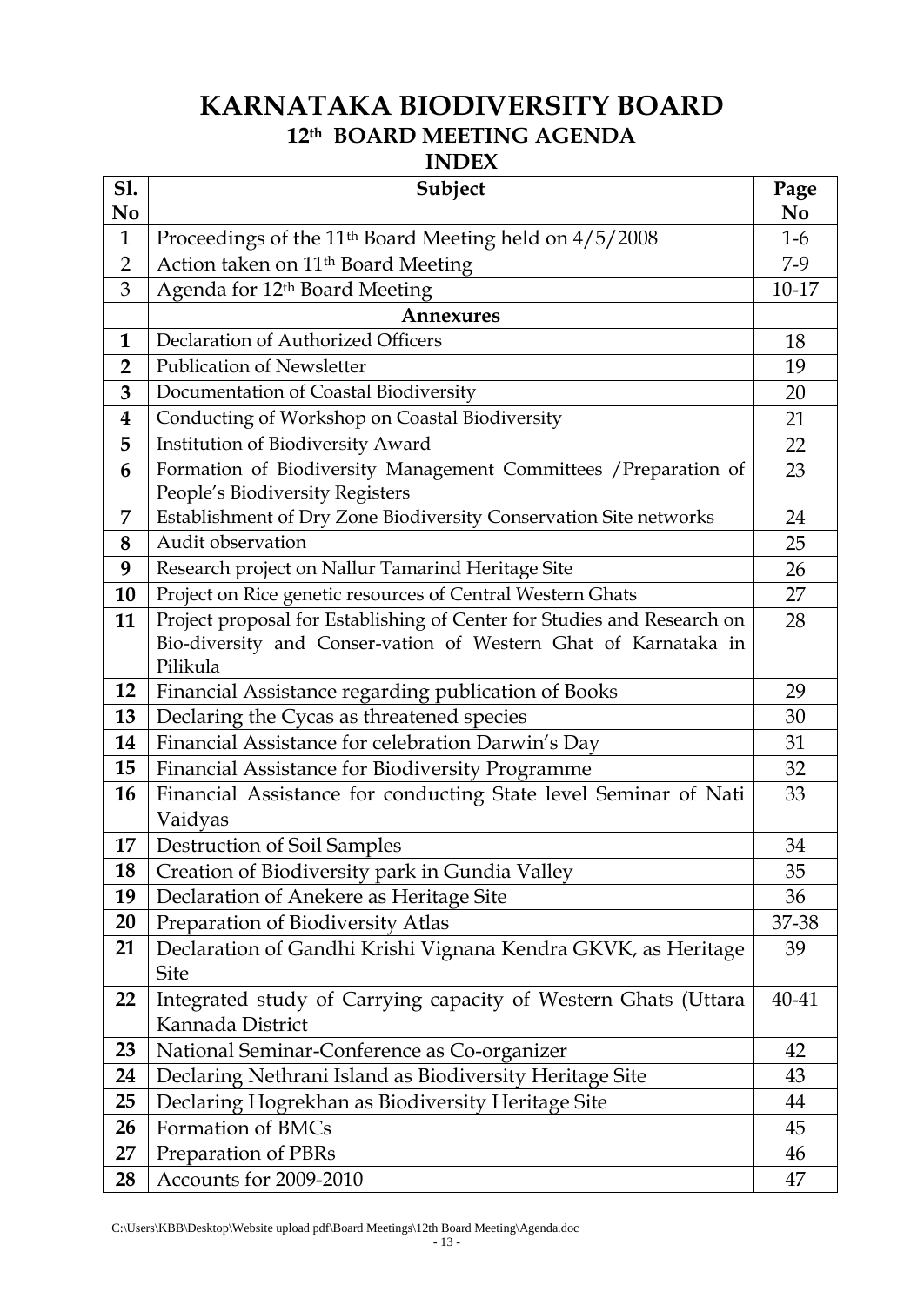### **Additional Agenda**

Sub: International Seminar cum Conference as Co-organizer \*\*\*\*\*\*\*

Executive Director, International Competence Centre for Organic Agriculture, Rajareshwarinagar, Bangalore in collaboration with National Centre for organic Farming of Agriculture is organizing an International Seminar and Conference programme for the organic stakeholders on September 10<sup>th</sup> and 11<sup>th</sup> 2009. They request for support for the Seminar. It is placed before the Board for kind consideration.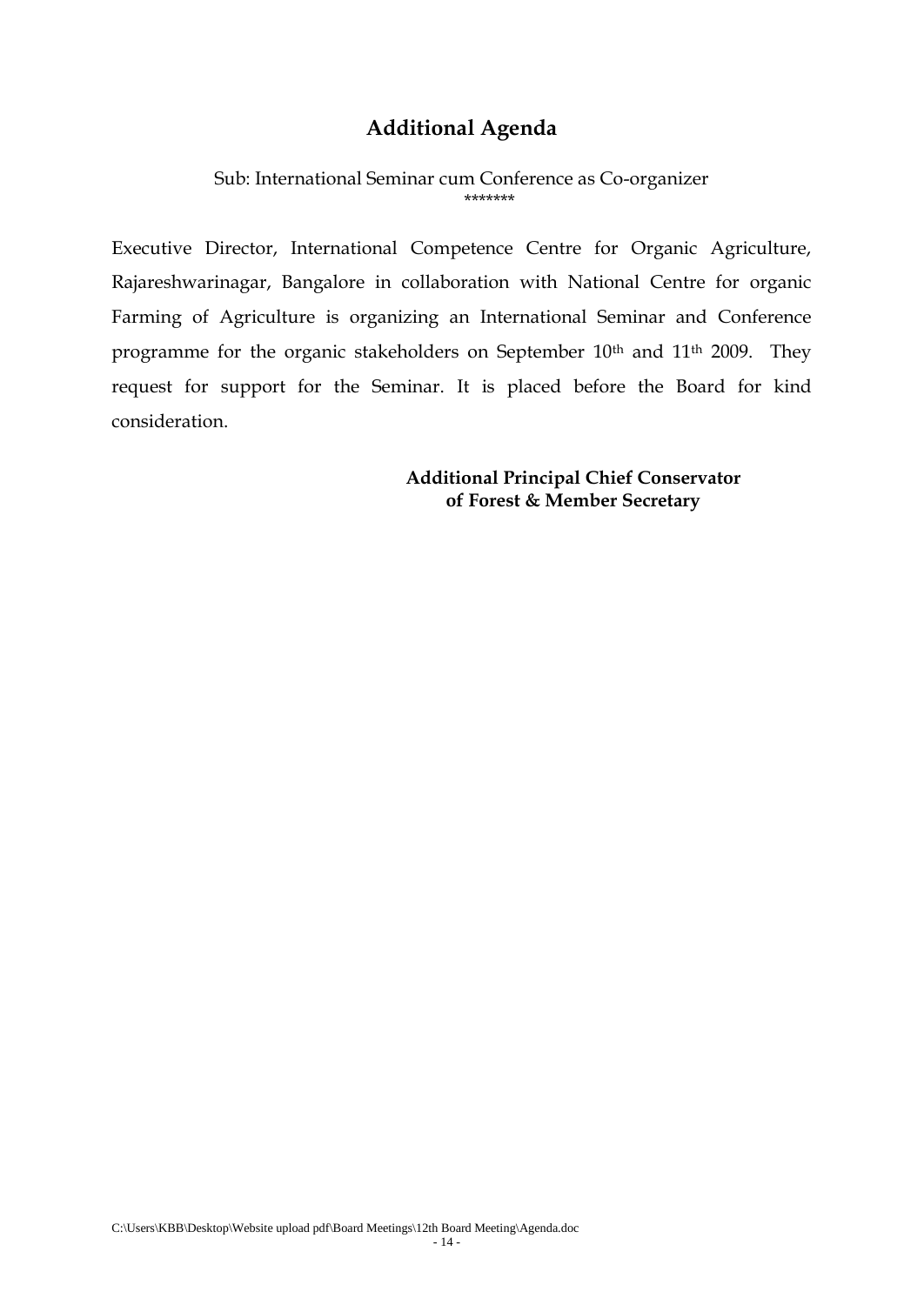### 12/23 **Additional Agenda**

#### Sub: Workshop on Medicinal Plants -reg; \*\*\*\*\*\*\*\*\*

Sri. Nandi Vydya Gidamulike Samshodhana Samrakshnalaya Trust Kengeri Hobli, Bangalore is organizing a State Level Workshop on Traditional Knowledge regarding the use of Medicinal Plants on 8th September 2009. The organizers have requested for necessary financial assistance for conducting the Workshop. An amount of Rs. 10,000/- may be approved as a contribution for the Workshop from Karnataka Biodiversity Board.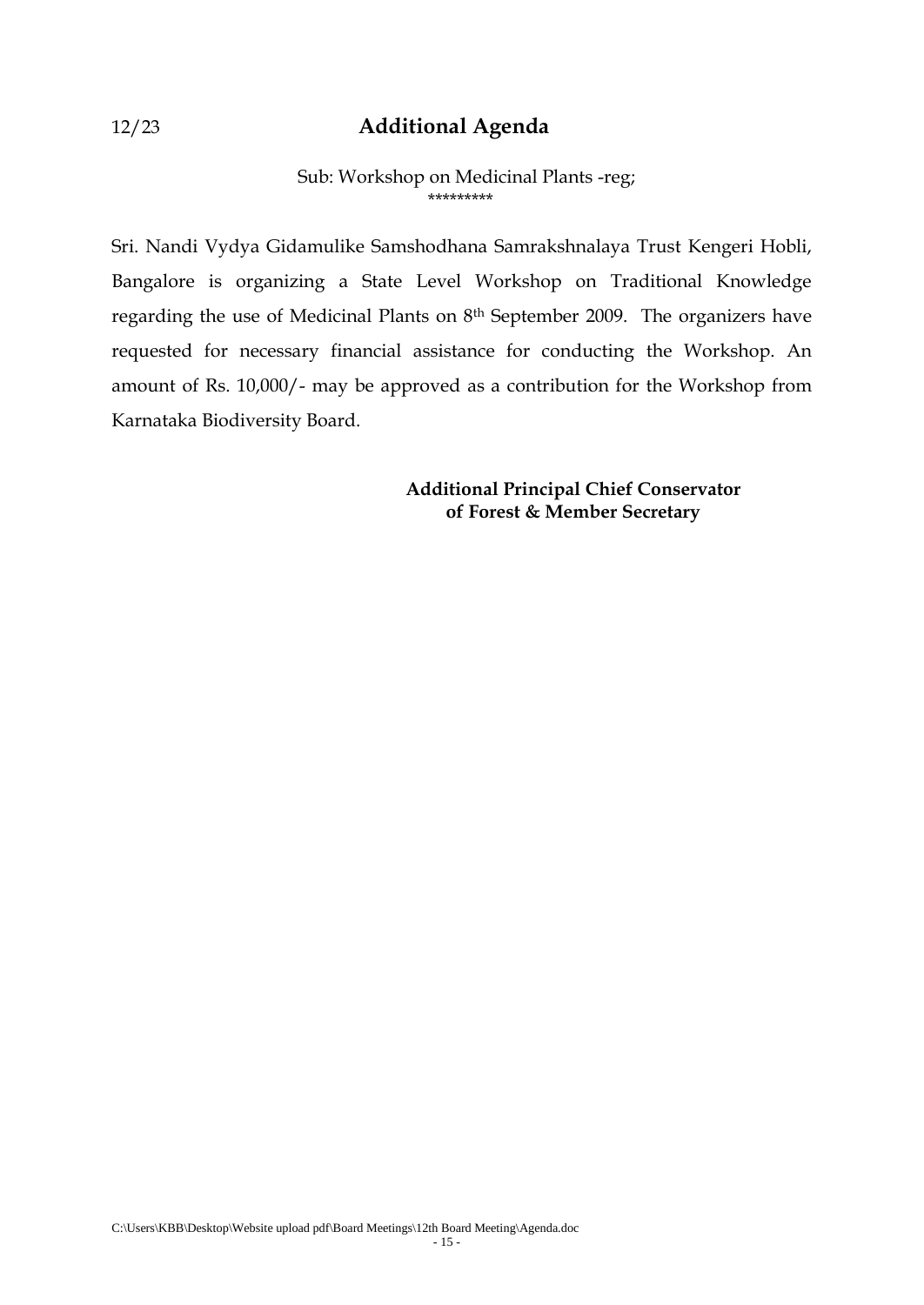## **Additional Agenda**

#### Sub: Workshop on prevention of Costal Erosion -reg; \*\*\*\*\*\*\*\*\*

The Western Ghats Taskforce is organizing a workshop on prevention of Costal Erosion on 14th September 2009. Therefore the Chairman, Western Ghats Taskforce has requested KBB to co-sponsor the workshop and to meet the expenses towards food, stationary, honorarium and Traveling charges for presenting the papers. An amount of Rs.20,000/- may be approved to meet the expenditure.

Karnataka Biodiversity Board will be organizing 3 workshops/symposiums during 2009-10. Scientists and NGOs from all over the State are invited for presenting papers. They have to be paid honorarium and Traveling Charges. The Board may consider to approve honorarium per person per paper presented from Rs.300/- to Rs.1000/-. Traveling allowance may be paid to other than Government Officials at the rate of KSRTC Bus fare, in case of bus journey and 3-Tire Sleeper Train fare in case of train journey, on production of tickets. In case of return journey payment on self-certification will be made accordingly.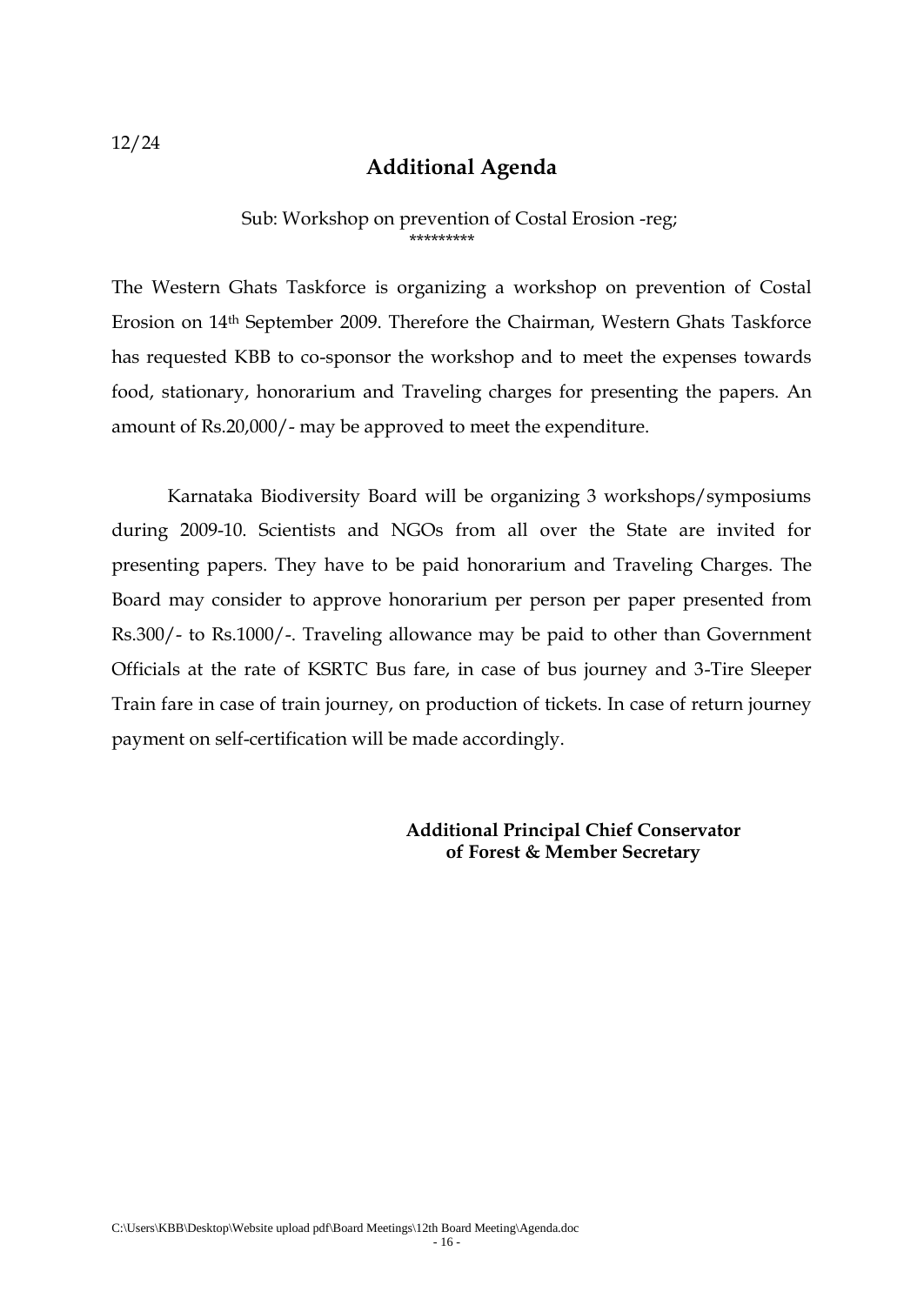## **Additional Agenda**

#### Sub: International Canopy Conference 2009 -reg; \*\*\*\*\*\*\*\*\*

The Ashoka Trust for Research in Ecology and the Environment (ATREE), Bangalore is conducting a conference on the above subject on 25-31st October 2009. They have requested for financial contribution which is suggested to provide Rs. 25,000/- as contribution, permission for Member Secretary and Deputy Conservator of Forests, Karnataka Biodiversity Board to attend the Seminar may also be given. This may kindly be approved.